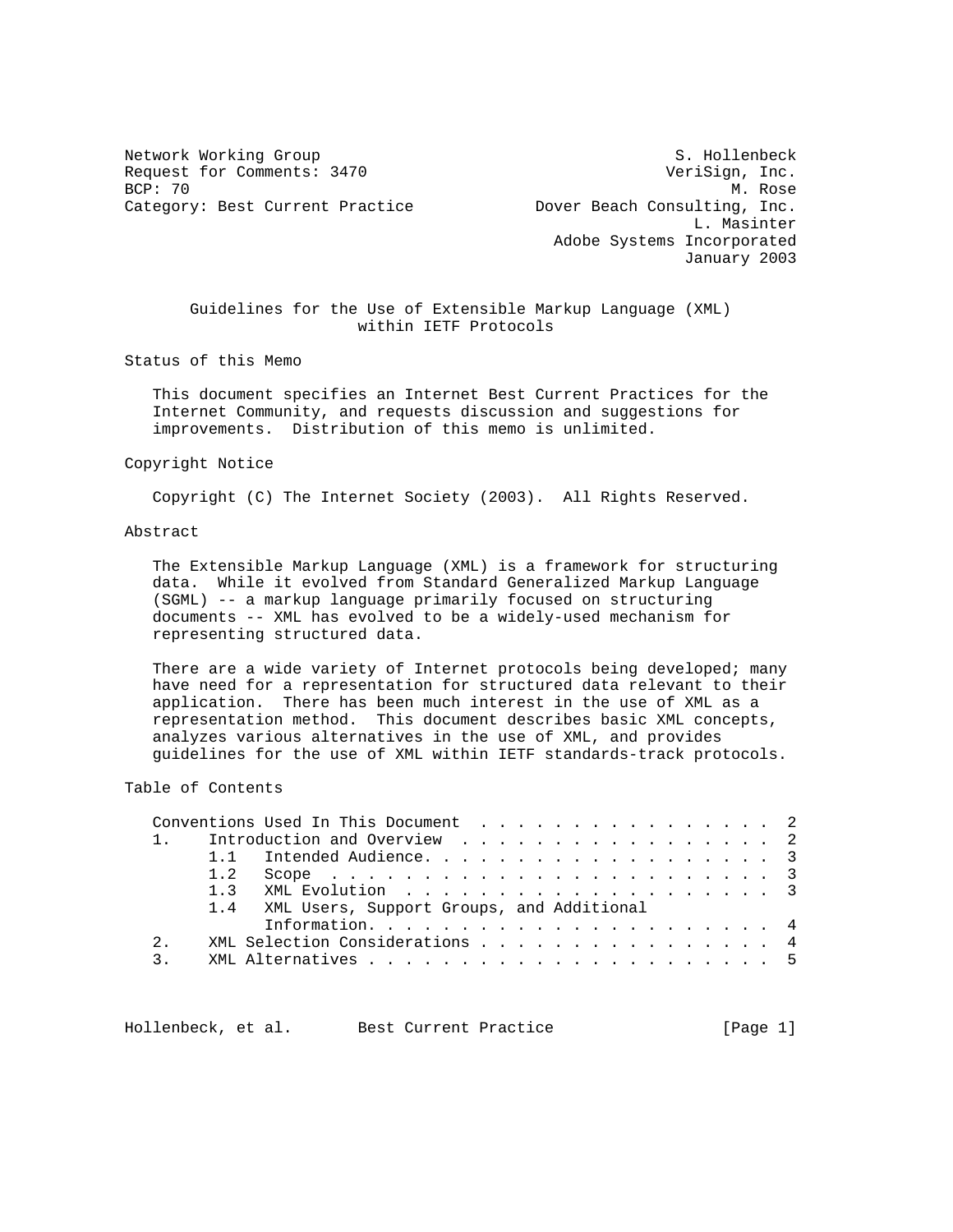| 4.  | XML Use Considerations and Recommendations 7                                                                    |
|-----|-----------------------------------------------------------------------------------------------------------------|
|     | XML Syntax and Well-Formedness 7<br>4.1                                                                         |
|     | XML Information Set 7<br>4.2                                                                                    |
|     | Syntactic Restrictions 8<br>4.3                                                                                 |
|     | 4.4<br>XML Declarations 9                                                                                       |
|     | XML Processing Instructions 9<br>4.5                                                                            |
|     | 4.6<br>$XML$ Comments $\ldots$ $\ldots$ $\ldots$ $\ldots$ $\ldots$ $\ldots$ $\ldots$ $\ldots$ $\ldots$ $\ldots$ |
|     | Validity and Extensibility 10<br>4.7                                                                            |
|     | 4.8<br>Semantics as Well as Syntax. 12                                                                          |
|     | 4.9                                                                                                             |
|     | 4.9.1 Namespaces and Attributes. 13                                                                             |
|     | Element and Attribute Design Considerations. 14<br>4.10                                                         |
|     | Binary Data and Text with Control Characters 16<br>4.11                                                         |
|     | Incremental Processing 16<br>4.12                                                                               |
|     | Entity Declarations and Entity References 16<br>4.13                                                            |
|     | External References 17<br>4.14                                                                                  |
|     | 4.15                                                                                                            |
|     | 4.16                                                                                                            |
|     | Interaction with the IANA 19<br>4.17                                                                            |
| 5.  | Internationalization Considerations 19                                                                          |
|     | 5.1<br>Character Sets and Encodings 19                                                                          |
|     | 5.2<br>Language Declaration 20                                                                                  |
|     | Other Internationalization Considerations 20<br>5.3                                                             |
| б.  | IANA Considerations 21                                                                                          |
| 7.  | Security Considerations 21                                                                                      |
| 8.  |                                                                                                                 |
| 9.  |                                                                                                                 |
| 10. | Informative References 23                                                                                       |
| 11. |                                                                                                                 |
| 12. | Full Copyright Statement 28                                                                                     |
|     |                                                                                                                 |

Conventions Used In This Document

 This document recommends, as policy, what specifications for Internet protocols -- and, in particular, IETF standards track protocol documents -- should include as normative language within them. The capitalized keywords "SHOULD", "MUST", "REQUIRED", etc. are used in the sense of how they would be used within other documents with the meanings as specified in BCP 14, RFC 2119 [1].

1. Introduction and Overview

 The Extensible Markup Language (XML, [8]) is a framework for structuring data. While it evolved from the Standard Generalized Markup Language (SGML, [30]) -- a markup language primarily focused on structuring documents -- XML has evolved to be a widely-used mechanism for representing structured data in protocol exchanges. See "XML in 10 points" [47] for an introduction to XML.

Hollenbeck, et al. Best Current Practice [Page 2]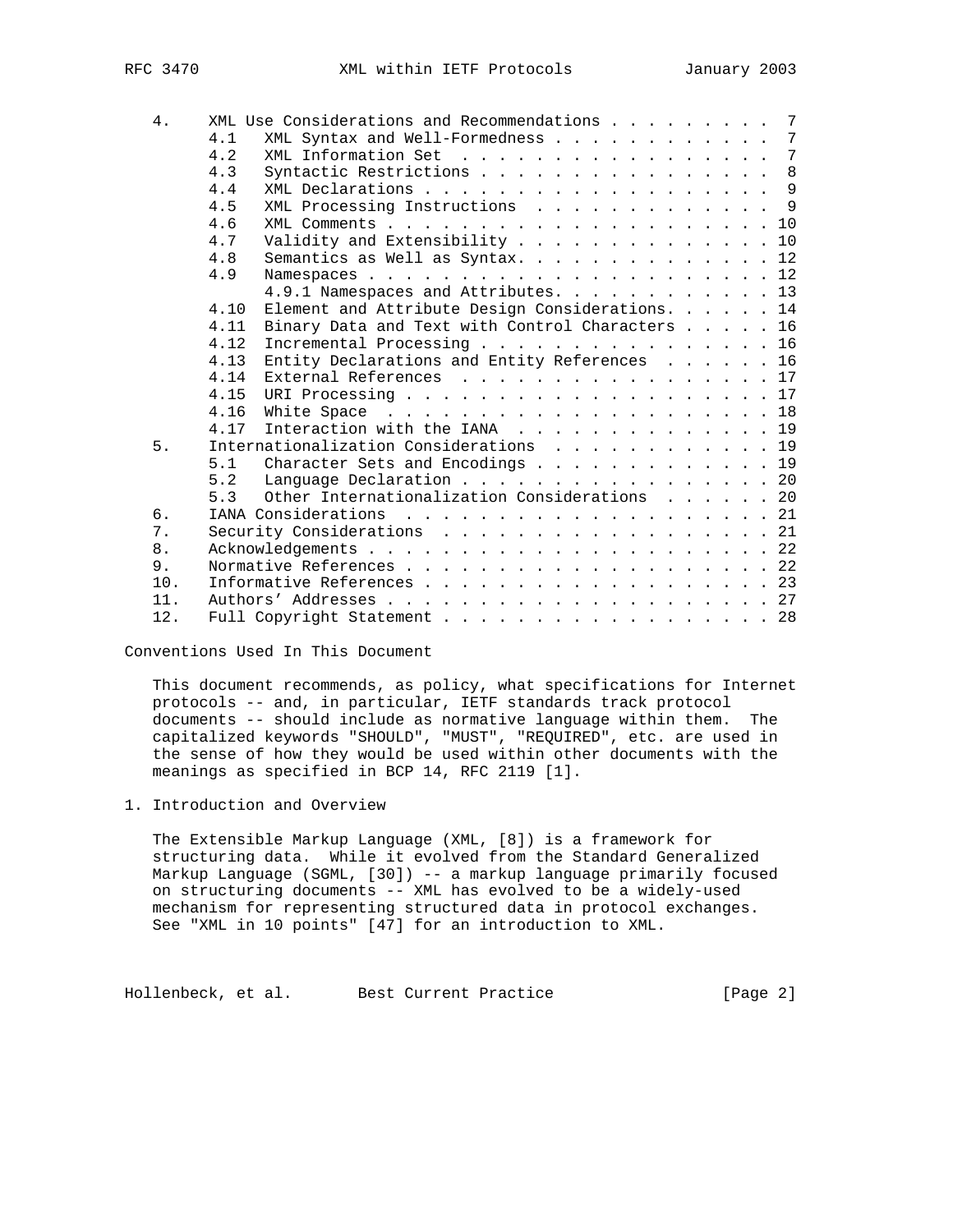## 1.1 Intended Audience

 Many Internet protocol designers are considering using XML and XML fragments within the context of existing and new Internet protocols. This document is intended as a guide to XML usage and as IETF policy for standards track documents. Experienced XML practitioners will likely already be familiar with the background material here, but the guidelines are intended to be appropriate for those readers as well.

## 1.2 Scope

 This document is intended to give guidelines for the use of XML content within a larger protocol. The goal is not to suggest that XML is the "best" or "preferred" way to represent data; rather, the goal is to lay out the context for the use of XML within a protocol once other factors point to XML as a possible data representation solution. The Common Name Resolution Protocol (CNRP, [24]) is an example of a protocol that would be addressed by these guidelines if it were being newly defined. This document does not address the use of protocols like SMTP or HTTP to send XML documents as ordinary email or web content.

 There are a number of protocol frameworks already in use or under development which focus entirely on "XML protocol" -- the exclusive use of XML as the data representation in the protocol. For example, the World Wide Web Consortium (W3C) is developing an XML Protocol framework based on SOAP ([45] and [46]). The applicability of such protocols is not part of the scope of this document.

 In addition, there are higher-level representation frameworks, based on XML, that have been designed as carriers of certain classes of information; for example, the Resource Description Framework (RDF, [38]) is an XML-based representation for logical assertions. This document does not provide guidelines for the use of such frameworks.

## 1.3 XML Evolution

 XML 1.0 was originally published as a W3C recommendation in February 1998 [35], and was revised in a 2nd edition [8] in October 2000. Several additional facilities have also been defined that layer on the base specification. Although these additions are designed to be consistent with XML 1.0, they have varying levels of stability, consensus, and implementation. Accordingly, this document identifies the major evolutionary features of XML and makes suggestions as to the circumstances in which each feature should be used.

Hollenbeck, et al. Best Current Practice [Page 3]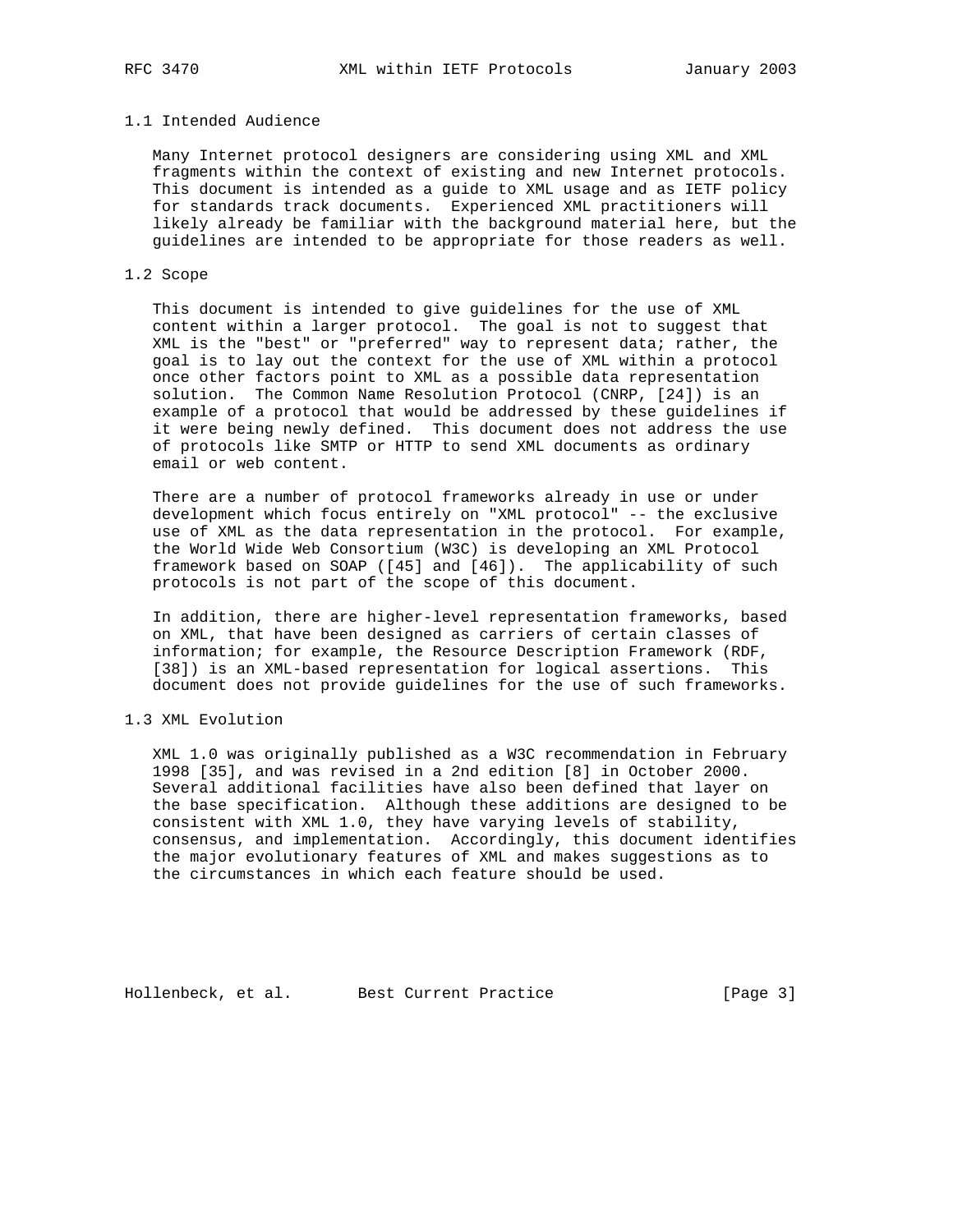1.4 XML Users, Support Groups, and Additional Information

 There are many XML support groups, with some devoted to the entire XML industry [51], some devoted to developers [52], some devoted to the business applications of XML [53], and many, many groups devoted to the use of XML in a particular context.

 It is beyond the scope of this document to provide a comprehensive list of referrals. Interested readers are directed to the three references above as starting points, as well as their favorite Internet search engine.

2. XML Selection Considerations

 XML is a tool that provides a means towards an end. Choosing the right tool for a given task is an essential part of ensuring that the task can be completed in a satisfactory manner. This section describes factors to be aware of when considering XML as a tool for use in IETF protocols:

- 1. XML is a meta-markup language that can be used to define markup languages for specific domains and problem spaces.
- 2. XML provides both logical structure and physical structure to describe data. Data framing is built-in.
- 3. XML instances can be validated against the formal definition of a protocol specification.
- 4. XML supports internationalization.
- 5. XML is extensible. Unlike some other markup languages (such as HTML), new tags (and thus new protocol elements) can be defined without requiring changes to XML itself.
- 6. XML is still evolving. The formal specifications are still being influenced and updated as use experience is gained and applied.
- 7. XML does not provide native mechanisms to support detailed data typing. Additional mechanisms (such as those described in Section 4.7) are required to specify abstract protocol data types.
- 8. XML is text-based, so XML fragments are easily created, edited, and managed using common utilities. Further, being text-based means it more readily supports incremental development,

Hollenbeck, et al. Best Current Practice [Page 4]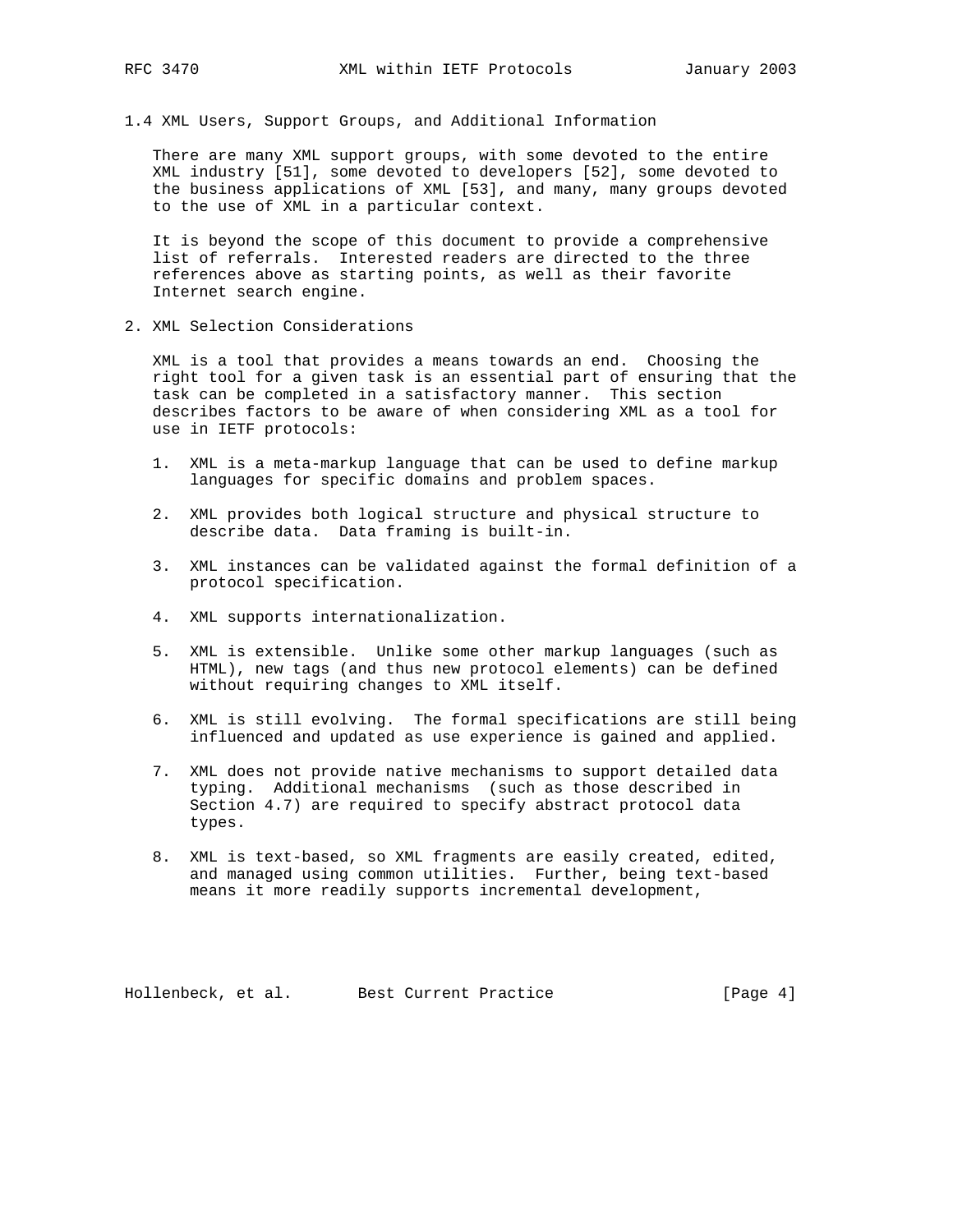debugging, and logging. A simple "canned" XML fragment can be embedded within a program as a string constant, rather than having to be constructed.

- 9. Binary data has to be encoded into a text-based form to be represented in XML.
- 10. XML is verbose when compared with many other structured data representation languages. A representation with element extensibility and human readability typically requires more bits when compared to one optimized for efficient machine processing.
- 11. XML implementations are still relatively new. As designers and implementers gain experience, it is not uncommon to find defects in early and current products.
- 12. XML support is available in a large number of software development utilities, available in both open source and proprietary products.
- 13. XML processing speed can be an issue in some environments. XML processing can be slower because XML data streams may be larger than other representations, and the use of general purpose XML parsers will add a software layer with its own performance costs (though these costs can be reduced through consistent use of an optimized parser). In some situations, processing XML requires examining every byte of the entire XML data stream, with higher overhead than with representations where uninteresting segments can be skipped.

# 3. XML Alternatives

 This document focuses on guidelines for the use of XML. It is useful to consider why one might use XML as opposed to some other mechanism. This section considers some other commonly used representation mechanisms and compares XML to those alternatives.

 For many fundamental protocols, the extensibility requirements are modest, and the performance requirements are high enough that fixed binary data blocks are the appropriate representation; mechanisms such as XML merely add bloat. RFC 3252 [23] describes a humorous example of XML as protocol bloat.

 In addition, there are other representation and extensibility frameworks that have been used successfully within communication protocols. For example, Abstract Syntax Notation 1 (ASN.1) [28] along with the corresponding Basic Encoding Rules (BER, [29]) are part of the OSI communication protocol suite, and have been used in

Hollenbeck, et al. Best Current Practice [Page 5]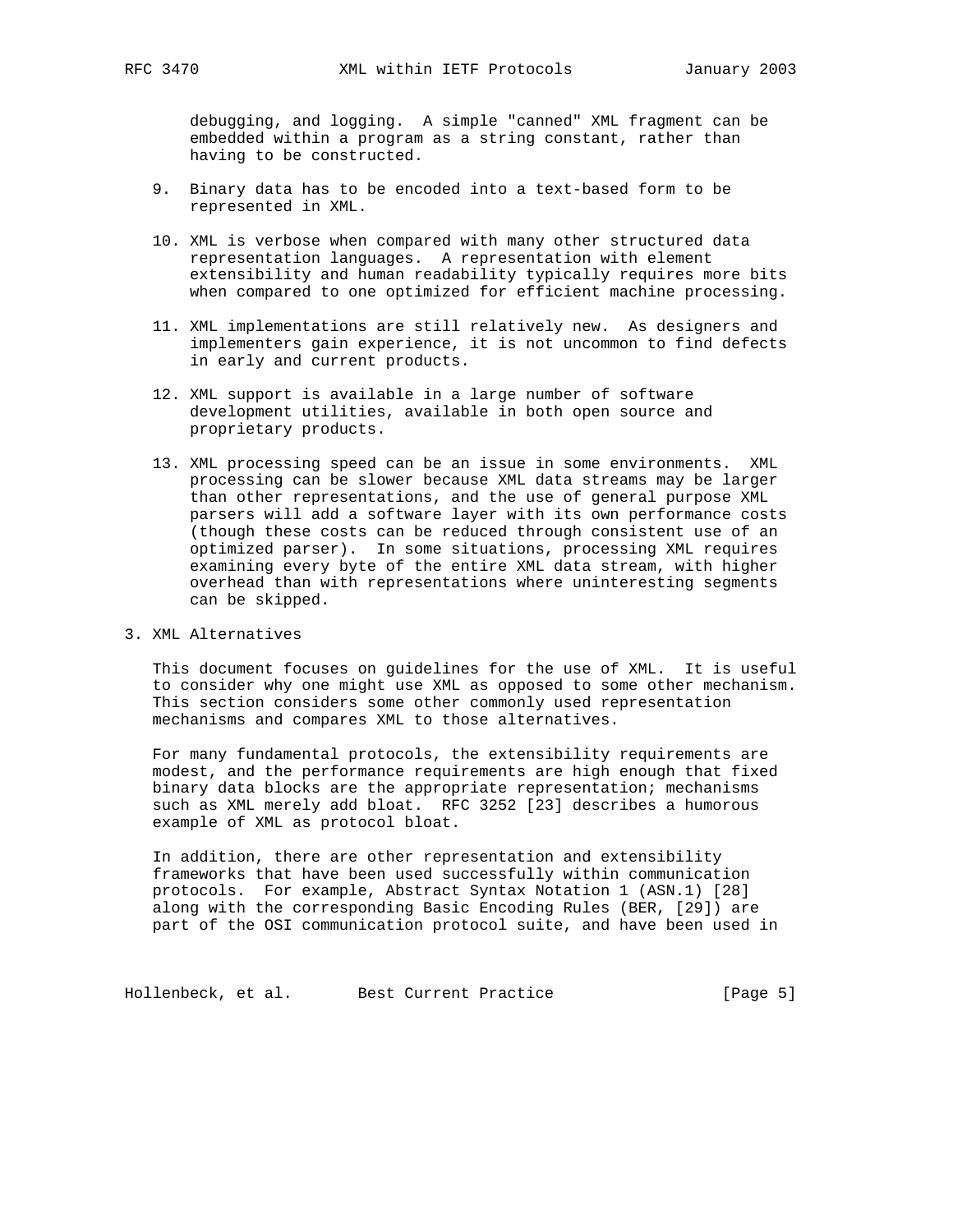many subsequent communications standards (e.g., the ANSI Information Retrieval protocol [27] and the Simple Network Management Protocol (SNMP, [13]). The External Data Representation (XDR, [14]) and variations of it have been used in many other distributed network applications (e.g., the Network File System (NFS) protocol [22]). With some ASN.1 encoding types, data types are explicit in the representation, while with XDR, the data types of components are described externally as part of an interface specification.

 Many other protocols use data structures directly (without data encapsulation) by describing the data structure with Backus Normal Form (BNF, [25]); many IETF protocols use an Augmented Backus-Naur Form (ABNF, [16]). The Simple Mail Transfer Protocol (SMTP, [21]) is an example of a protocol specified using ABNF.

 ASN.1, XDR, and BNF are described here as examples of alternatives to XML for use in IETF protocols. There are other alternatives, but a complete enumeration of all possible alternatives is beyond the scope of this document.

 Other representation methods may differ from XML in several important ways:

 Text Encoding and character sets: the character encoding used to represent a formal specification. XML defines a consistent character model based on the Universal Character Set (UCS, [31] and [33]), and requires that XML parsers accept at least UTF-8 [4] and UTF-16 [20], and allows for other encodings. While ASN.1 and XDR may carry strings in any encoding, there is no common mechanism for defining character encodings within them. Typically, ABNF definitions tend to be defined in terms of octets or characters in ASCII.

 Data Encoding: XML is defined as a sequence of characters, rather than a sequence of bytes. XML Schema [42] includes mechanisms for representing some data types (integer, date, array, etc.) but many binary data types are encoded in Base64 [15] or hexadecimal. ASN.1 and XDR have rich mechanisms for encoding a wide variety of data types.

 Extensibility: XML has a rich extensibility model such that XML specifications can frequently be versioned independently. Specifications can be extended by adding new element names and attributes (if done compatibly); other extensions can be added by defining new XML namespaces [9], though there is no standard mechanism in XML to indicating whether or not new extensions are mandatory to recognize. Similarly, there are several techniques available to extend ASN.1 specifications. XDR specifications tend to not be independently extensible by different parties because the

Hollenbeck, et al. Best Current Practice [Page 6]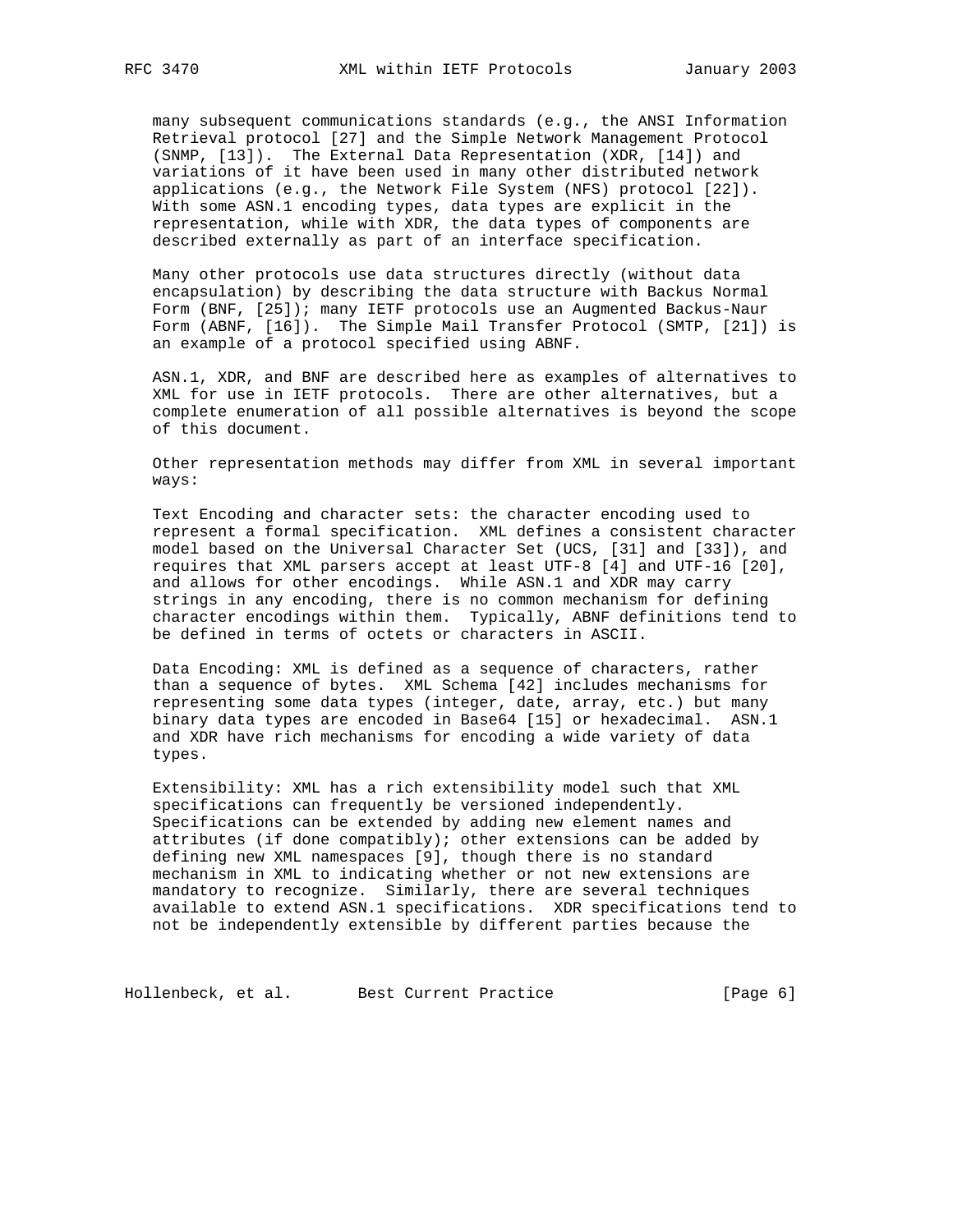framing and data types are implicit and not self-describing. The extensibility of BNF-based protocol elements needs to be explicitly planned.

 Legibility of protocol elements: As noted above, XML is text-based, and thus carries the advantages (and disadvantages) of text-based protocol elements. Typically this is shared with (A)BNF-defined protocol elements. ASN.1 and XDR use binary encodings which are not easily human readable.

4. XML Use Considerations and Recommendations

 This section notes several aspects of XML and makes recommendations for use. Since the 1998 publication of XML version 1 [35], an editorial second edition [8] was published in 2000; this section refers to the second edition.

4.1 XML Syntax and Well-Formedness

 XML [8] is defined in terms of a concrete syntax: a sequence of characters, using the characters "<", "=", "&", etc. as delimiters. An instance is XML if and only if it is well-formed, i.e., all character and markup data conforms to the structural rules defined in section 2.1 of [8].

 Character and markup data that is not well-formed is not XML; well formedness is the basis for syntactic compatibility with XML. Without well-formedness, all of the advantages of using XML disappear. For this reason, it is recommended that protocol specifications explicitly require XML well-formedness ("MUST be well-formed").

 The IETF has a long-standing tradition of "be liberal in what you accept" that might seem to be at odds with this recommendation. Given that XML requires well-formedness, conforming XML parsers are intolerant of well-formedness errors. When specifying the handing of erroneous XML protocol elements, a protocol design must never recommend attempting to partially interpret non-well-formed instances of an element which is required to be XML. Reasonable behaviors in such a scenario could include attempting retransmission or aborting an in-progress session.

4.2 XML Information Set

 In addition to the concrete syntax of XML, there is an abstract model of XML content known as the "Information Set" (infoset) [37]. One might think of an XML parser as consuming the concrete syntax and producing an XML Information Set for further processing.

Hollenbeck, et al. Best Current Practice [Page 7]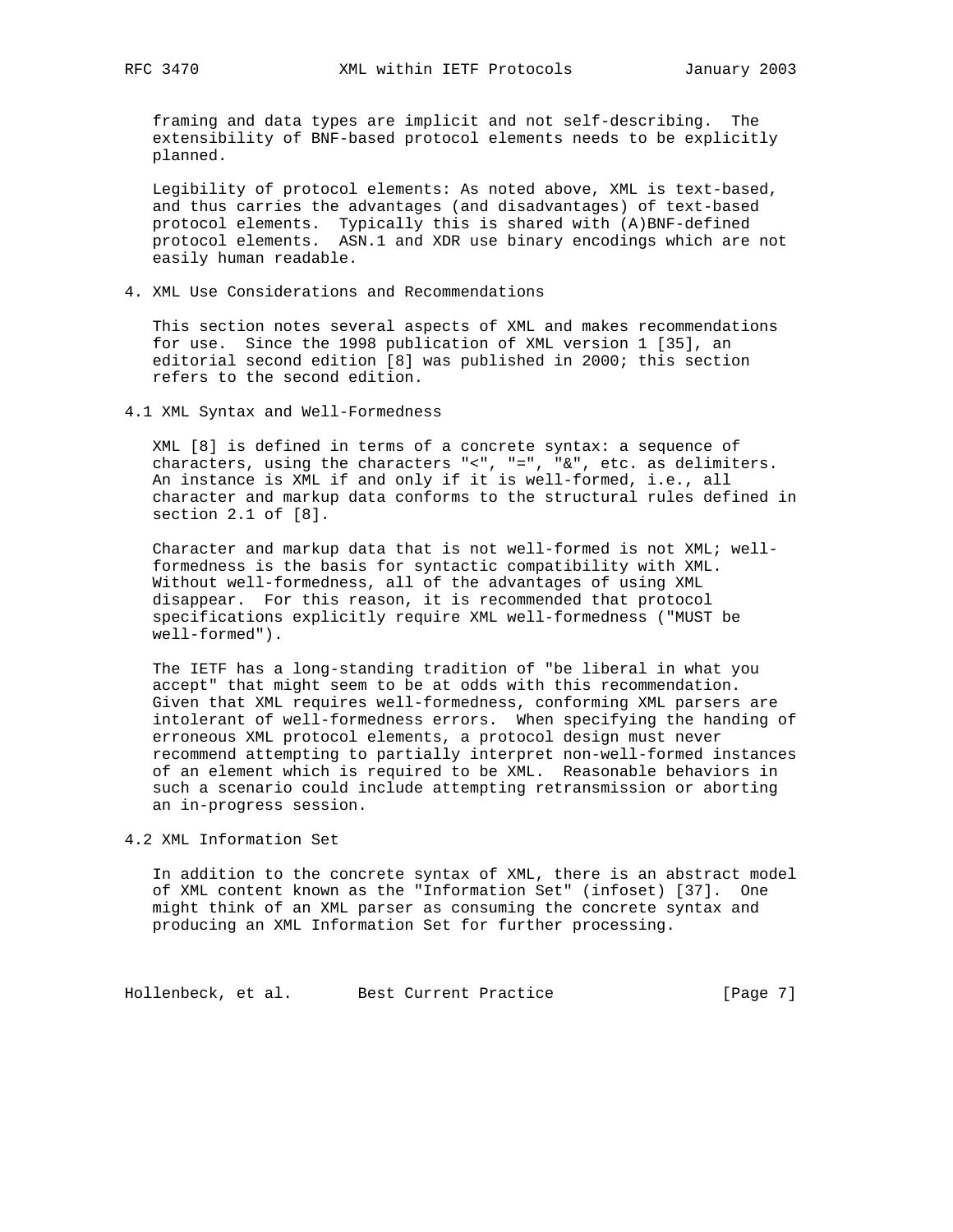In typical use of XML, the definition of allowable XML documents is often defined in terms of the Information Set of the XML and not the concrete syntax. The notion is that any syntactic representation which yielded the same information set would be treated equivalently.

 It some cases, protocols have been defined solely in terms of the XML Information Set, or by allowing other concrete syntax representations. However, since the context of XML embedded within other Internet protocols requires an unambiguous definition of the concrete syntax, defining an XML protocol element in terms of its XML Information Set alone and allowing other concrete syntax representations is out of scope for this document.

4.3 Syntactic Restrictions

 In some circumstances a protocol designer may be tempted to define an XML-based protocol element as "XML", but at the same time imposing additional restrictions beyond those imposed by the XML recommendation itself -- for example, restricting the document character encoding, or avoiding CDATA sections, character entity references, imposing additional restrictions on use of white space, etc. The general category of restrictions addressed by this section are ones that would allow some but not other of the set of syntactic representations which have the same canonical representation according to canonical XML described in RFC 3076 [6].

 Making these kinds of restrictions in a protocol definition may have the disadvantage that an implementer of the protocol may not be able to use an otherwise conforming XML processor to parse the XML-based protocol elements. In some cases, the motivation for subsetting XML is to allow implementers to build special-purpose processors that are lighter weight than a full-scale conforming XML processor. There are a number of good, conforming XML parsers that are small, fast, and free, while special-purpose processors have frequently been known to fail to handle some cases of legal XML syntax.

 In general, such syntactic restrictions should be avoided. In circumstances where restrictions on the variability of the syntactic representation of XML is necessary for one reason or another, designers should consider using "Canonical XML" [6] as the definition of the protocol element, since all such variability has been removed. Some specific issues are discussed in Section 4.4, Section 4.13, and Section 5.1 below.

Hollenbeck, et al. Best Current Practice [Page 8]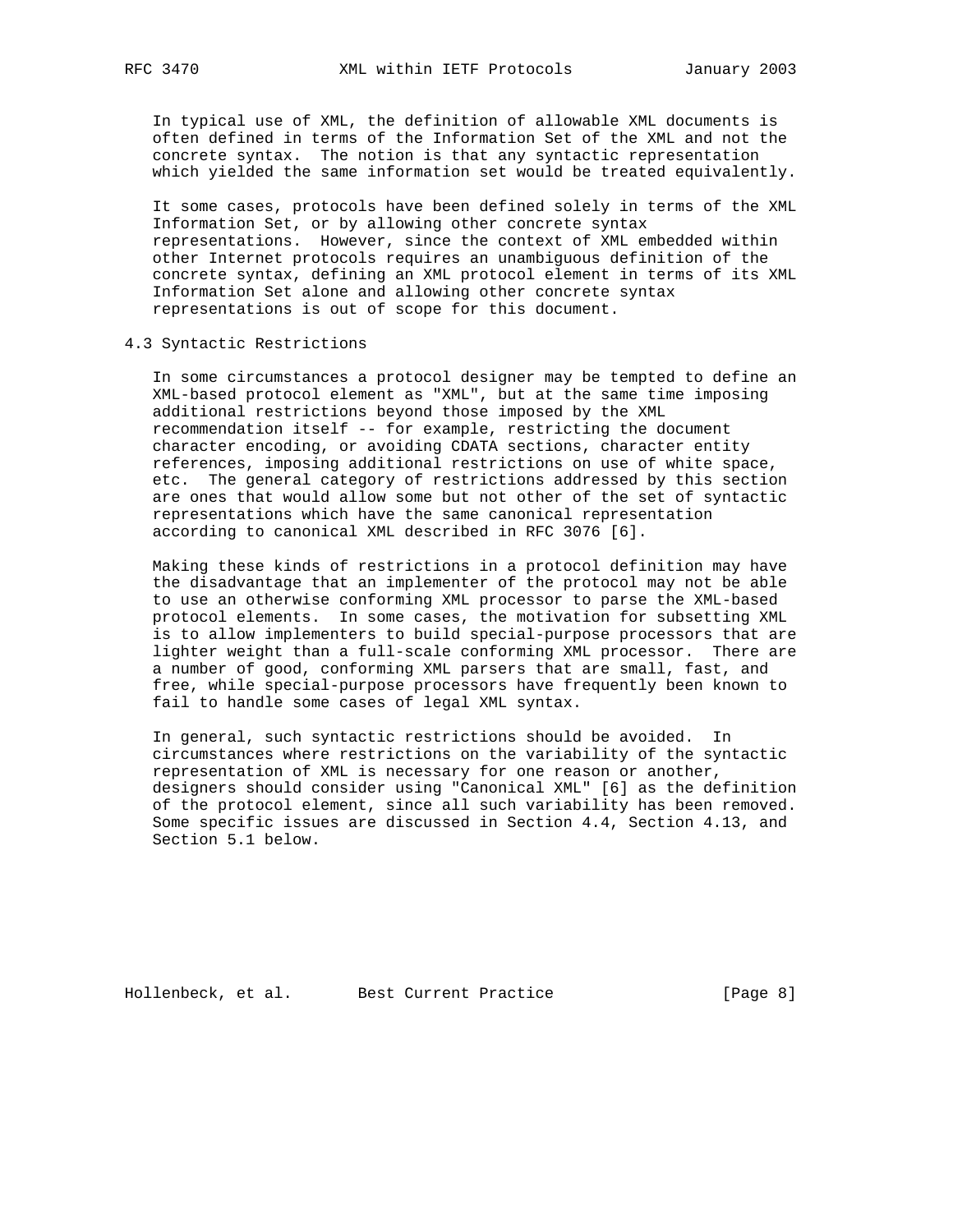# 4.4 XML Declarations

 An XML declaration (defined in section 2.8 of [8]) is a small header at the beginning of an XML data stream that indicates the XML version and the character encoding used. For example,

<?xml version="1.0" encoding="UTF-8"?>

specifies the use of XML version 1 and UTF-8 character encoding.

 In some uses of XML as an embedded protocol element, the XML used is a small fragment in a larger context, where the XML version is fixed at "1.0" and the character encoding is known to be "UTF-8". In those cases, an XML declaration might add extra overhead. In cases where the XML is a larger component which may find its way alone as an external entity body (transported as a MIME message, for example), the XML declaration is an important marker and is useful for reliability and extensibility. The XML declaration is also an important marker for character set/encoding (see Section 5.1), if any encoding other than UTF-8 or UTF-16 is used. Note that in the case of UTF-16, XML requires that the entity starts with a Byte Order Mark (BOM), which is not part of the character data. Note that the XML Declaration itself is not part of the XML document's Information Set.

 Protocol specifications must be clear about use of XML declarations. XML [8] notes that "XML documents should begin with an XML declaration which specifies the version of XML being used." In general, an XML declaration should be encouraged ("SHOULD be present") and must always be allowed ("MAY be sent"). An XML declaration should be required in cases where, if allowed, the character encoding is anything other than UTF-8 or UTF-16.

4.5 XML Processing Instructions

 An XML processing instruction (defined in section 2.6 of [8]) is a component of an XML document that signals extra "out of band" information to the receiver; a common use of XML processing instructions are for document applications. For example, the XML2RFC application used to generate this document and described in RFC 2629 [19] supports a "table of contents" processing instruction:

<?rfc toc="yes"?>

 As described in section 2.6 of [8], processing instructions are not part of the document's character data, but must be passed through to the application. As a consequence, it is recommended that processing instructions be ignored when encountered in normal protocol processing. It is thus also recommended that processing instructions

Hollenbeck, et al. Best Current Practice [Page 9]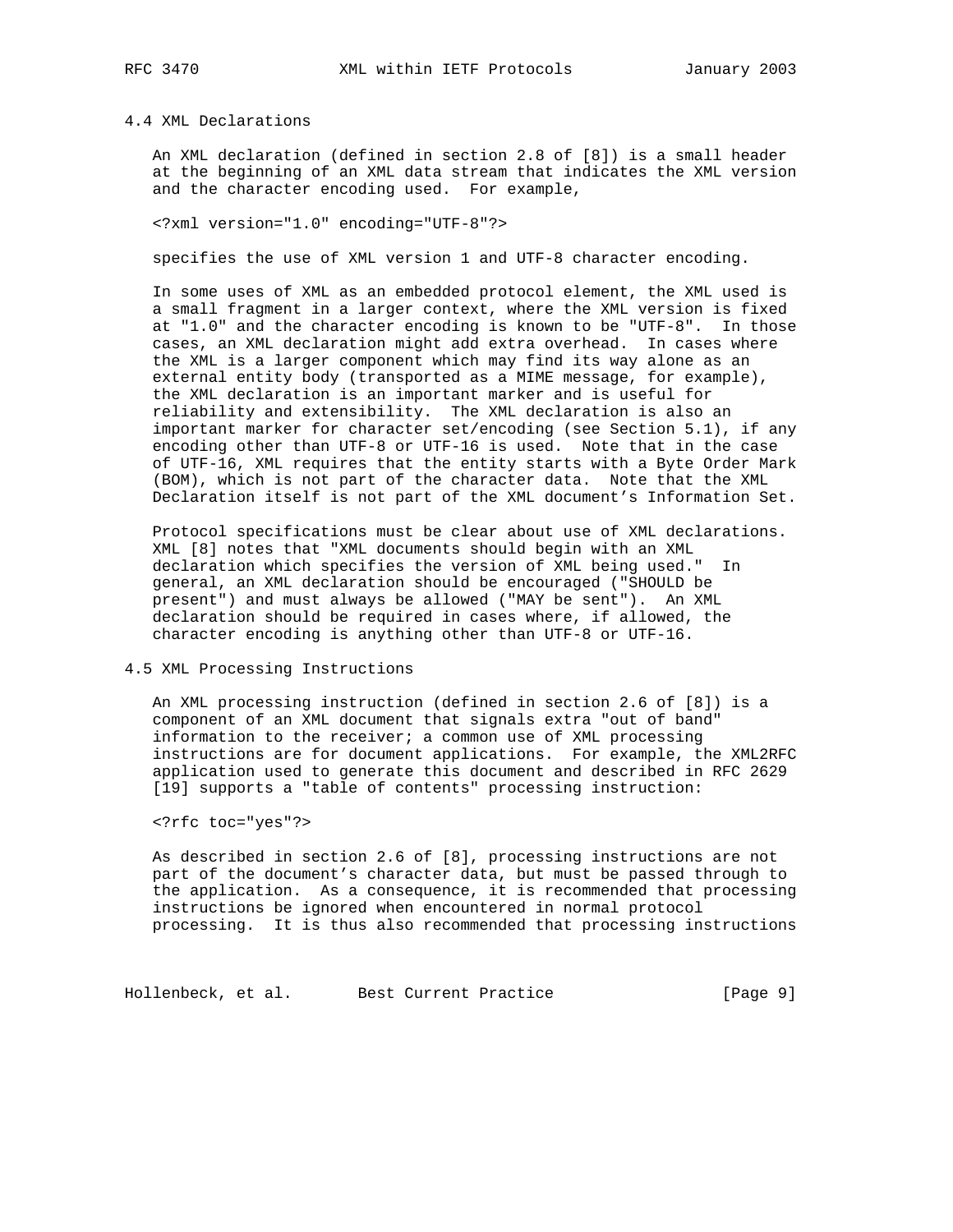not be used to define normative protocol data structures or extensions for the following reasons:

- o Processing instructions are not namespace aware; there is no way to qualify a processing instruction target with a namespace.
- o Processing instruction use can not be constrained by most schema languages,
- o Character references are not recognized within a processing instruction.
- o Processing instructions don't have any XML-defined structure beyond the division between the target and everything else. This means that applications typically have to parse the content of the processing instruction in a system-dependent way; if the content was provided within an element instead, the structure could be expressed in the XML and the parsing could be done by the XML parser.

4.6 XML Comments

 An XML comment (defined in section 2.5 of [8]) is a component of an XML document that provides descriptive information that is not part of the document's character data. XML comments, like comments used in programming languages, are often used to provide explanatory information in human-understandable terms. An example:

<!-- This is a example comment. -->

 XML comments can be ignored by conformant processors. As a consequence, it is strongly recommended that comments not be used to define normative protocol data structures or extensions. It is thus also strongly recommended that comments be ignored if encountered in normal protocol processing.

4.7 Validity and Extensibility

 One important value of XML is that there are formal mechanisms for defining structural and data content constraints; these constrain the identity of elements or attributes or the values contained within them. There is more than one such formalism:

 o A "Document Type Definition" (DTD) is defined in section 2.8 of [8]; the concept came from a similar mechanism for SGML. There is significant experience with using DTDs, including in IETF protocols.

Hollenbeck, et al. Best Current Practice [Page 10]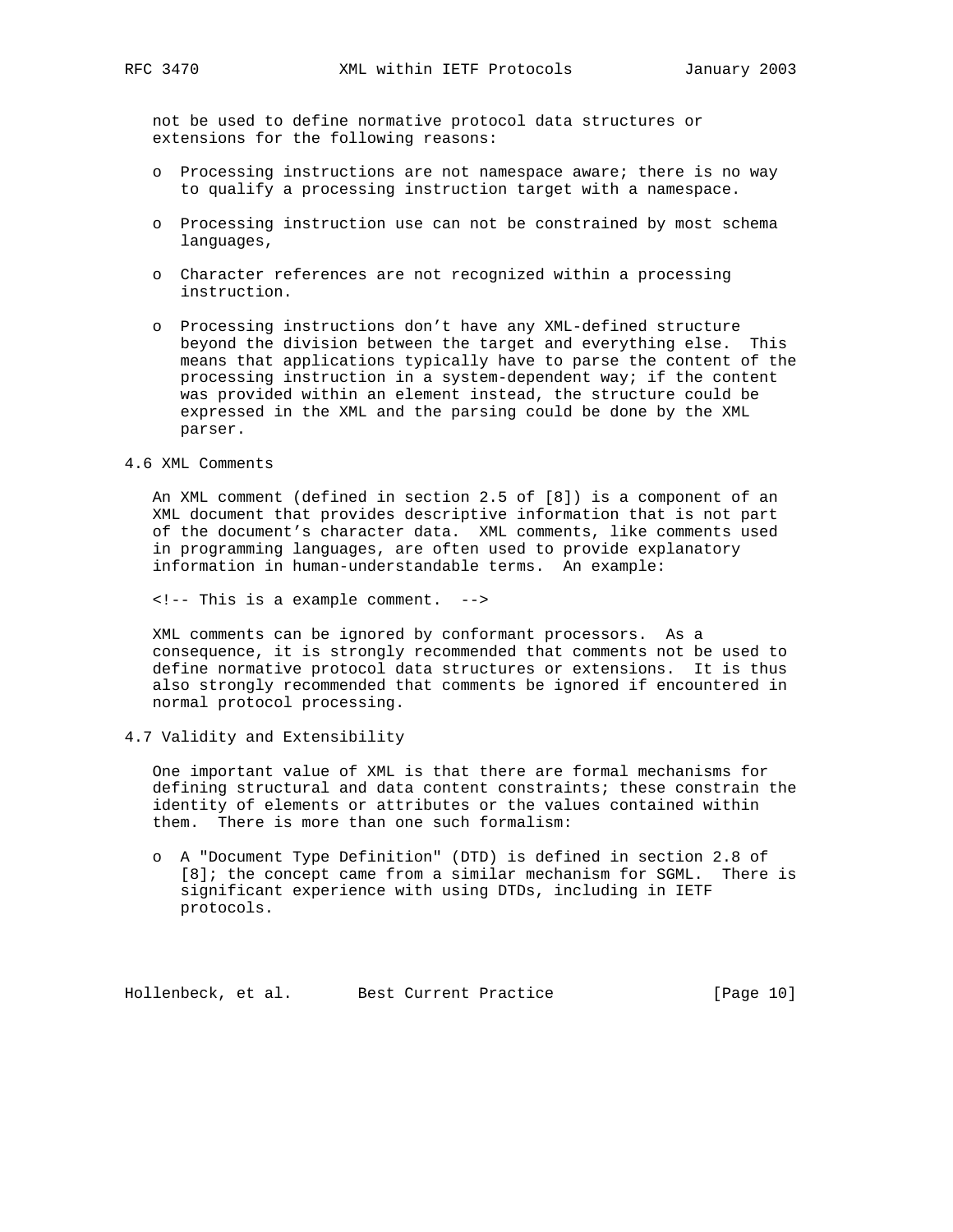- o XML Schema (defined in [41] and [42]) provides additional features to allow a tighter and more precise specification of allowable protocol syntax and data type specifications.
- o There are also a number of other mechanisms for describing XML instance validity; these include, for example, Schematron [49] and RELAX NG [48]. Part 2 of the ISO/IEC Document Schema Definition Language (DSDL, [32]) standard is based on RELAX NG.

 There is ongoing discussion (and controversy) within the XML community on the use and applicability of various validity constraint mechanisms. The choice of tool depends on the needs for extensibility or for a formal language and mechanism for constraining permissible values and validating adherence to the constraints.

 There are cases where protocols have defined validity using one or another validity mechanism, but the protocol definitions have not insisted that all corresponding protocol elements be "valid". The decision depends in part on the design for protocol extensibility. Each formalism has different ways of allowing for future extensions; in addition, a protocol design may have its own versioning mechanism, way of updating the schema, or pointing to a new one. For example, the use of XML namespaces (Section 4.9) with XML Schema allows other kinds of extensibility without compromising schema validity.

 No matter what formalism is chosen, there are usually additional syntactic constraints, and inevitably additional semantic constraints, on the validity of XML elements that cannot be expressed in the formalism.

 This document makes the following recommendations for the definition of protocols using XML:

- o Protocols should use an appropriate formalism for defining validity of XML protocol elements.
- o Protocols may or may not insist that all corresponding protocol elements be valid, according to the validity mechanism chosen; in either case, the extensibility design should be clear. What happens if the data is not valid?
- o As described in Section 3 there is no standard mechanism in XML for indicating whether or not new extensions are mandatory to recognize. XML-based protocol specifications should thus explicitly describe extension mechanisms and requirements to recognize or ignore extensions.

Hollenbeck, et al. Best Current Practice [Page 11]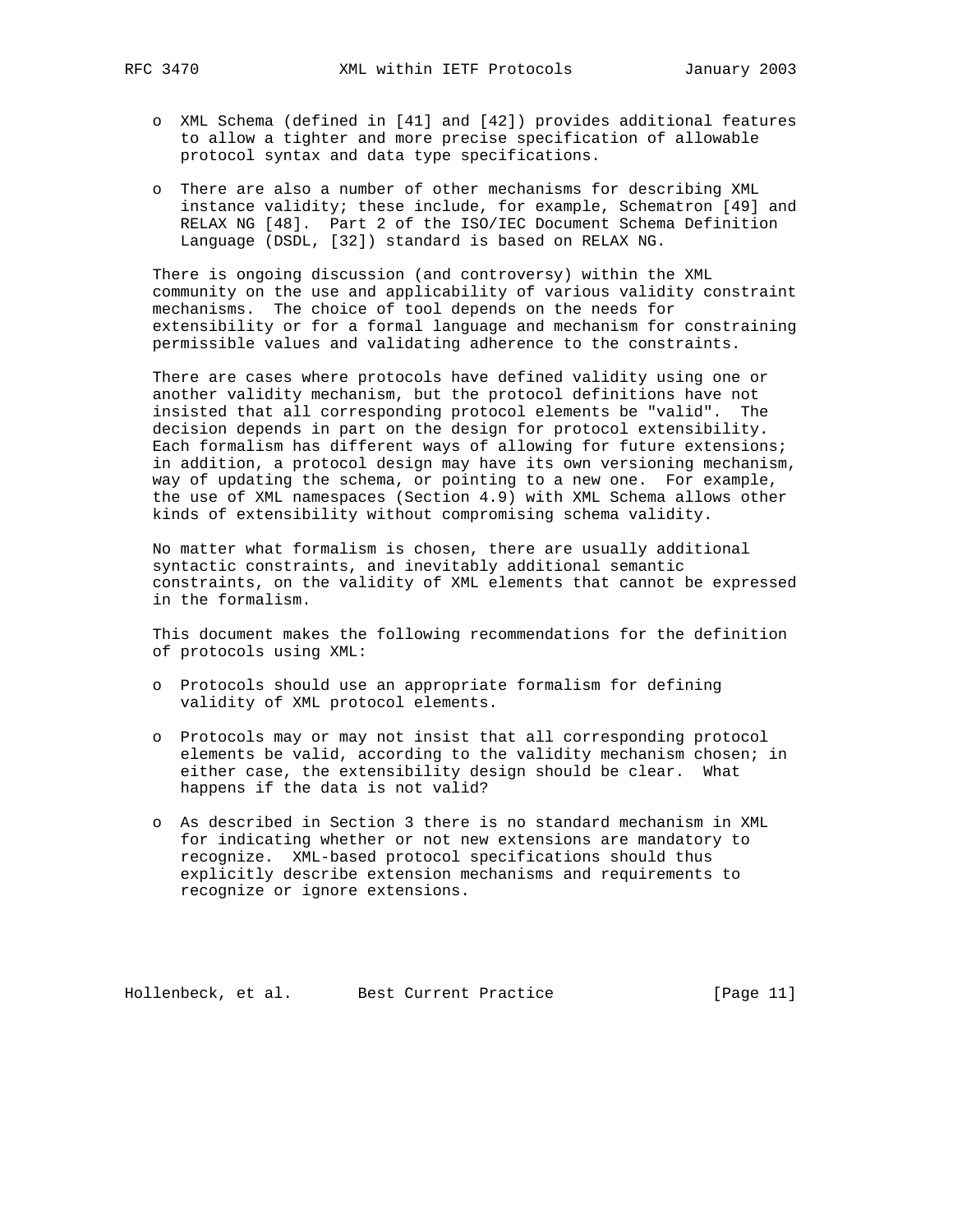An idealized model for XML processing might first check for well formedness; if OK, apply the primary formalism and, if the instances "passes", apply the other constraints so that the entire set (or as much as is machine processable) can be checked at the same time.

 However, it is reasonable to allow conforming implementations to avoid doing validation at run-time and rely instead on ad-hoc code to avoid the higher expense, for example, of schema validation, especially given that there will likely be additional hand-crafted semantic validation.

## 4.8 Semantics as Well as Syntax

 While the definition of an XML protocol element using a validity formalism is useful, it is not sufficient. XML by itself does not supply semantics. Any document defining a protocol element with XML MUST also have sufficient prose in the document describing the semantics of whatever XML the document has elected to define.

#### 4.9 Namespaces

 XML namespaces, defined in [9], provide a means of assigning markup to a specific vocabulary. If two elements or attributes from different vocabularies have the same name, they can be distinguished unambiguously if they belong to different namespaces. Additionally, namespaces provide significant support for protocol extensibility as they can be defined, reused, and processed dynamically.

 Markup vocabulary collisions are very possible when namespaces are not used to separate and uniquely identify vocabularies. Protocol definitions should use existing XML namespaces where appropriate. When a new namespace is needed, the "namespace name" is a URI that is used to identify the namespace; it's also useful for that URI to point to a description of the namespace. Typically (and recommended practice in W3C) is to assign namespace names using persistent http URIs.

 In the case of namespaces in IETF standards-track documents, it would be useful if there were some permanent part of the IETF's own web space that could be used for this purpose. In lieu of such, other permanent URIs can be used, e.g., URNs in the IETF URN namespace (see [11] and [12]). Although there are instances of IETF specifications creating new URI schemes to define XML namespaces, this practice is strongly discouraged.

Hollenbeck, et al. Best Current Practice [Page 12]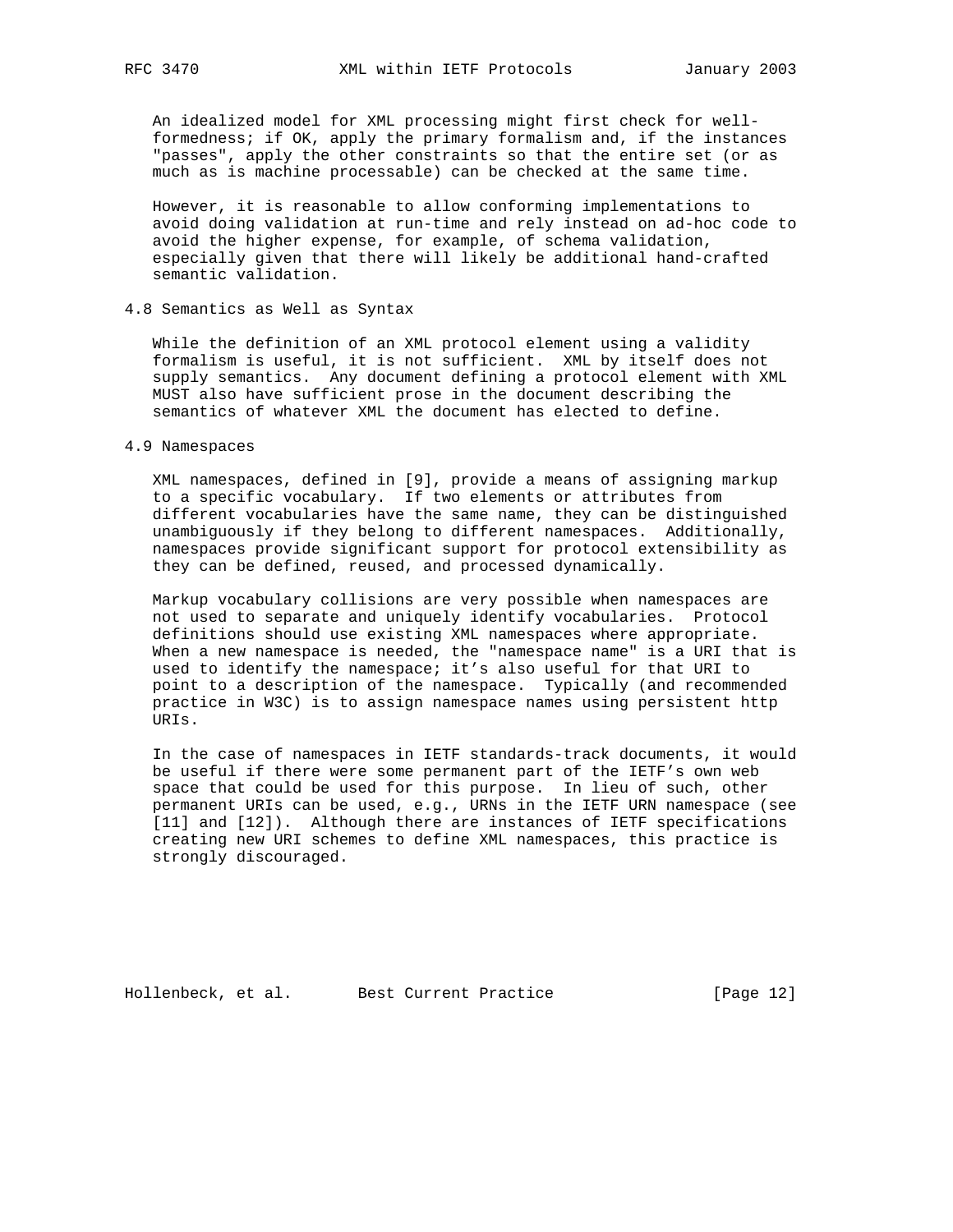## 4.9.1 Namespaces and Attributes

 There is a frequently misunderstood aspect of the relationship between unprefixed attributes and the default XML namespace - the natural assumption is that an unprefixed attribute is qualified by the default namespace, but this is not true. Rather, the unprefixed attribute belongs to no namespace at all. Thus, in the following example:

 <ns1:fox a="xxx" ns1:b="qqq" xmlns="http://example.org"/> <fox a="xxx" ns1:b="qqq" xmlns="http://example.org" xmlns:ns1="http://example.org"/>

 the attribute "a" is in no namespace, while "ns1:b" is the same namespace as the containing element. A specific description of the relationship between default namespaces and attributes can be found in section 5.2 of [9]. The practical implication of the relationship between namespaces and attributes is that care must be taken to ensure that no element contains multiple attributes that have identical names or have qualified names with the same local part and with prefixes which have been bound to namespace names that are identical.

 In XML applications, the choice between prefixed and non-prefixed attributes frequently is based on whether they always appear inside elements of the same namespace (in which case non-prefixed and thereby non-namespaced names are used) or whether it's required that they can be applied to elements in other arbitrary namespaces (in which case a prefixed name is used). Both situations occur in the XSLT [43] language: while attributes are unprefixed when they occur inside elements in the XSLT namespace, such as:

```
 <xsl:value-of select="."/>
```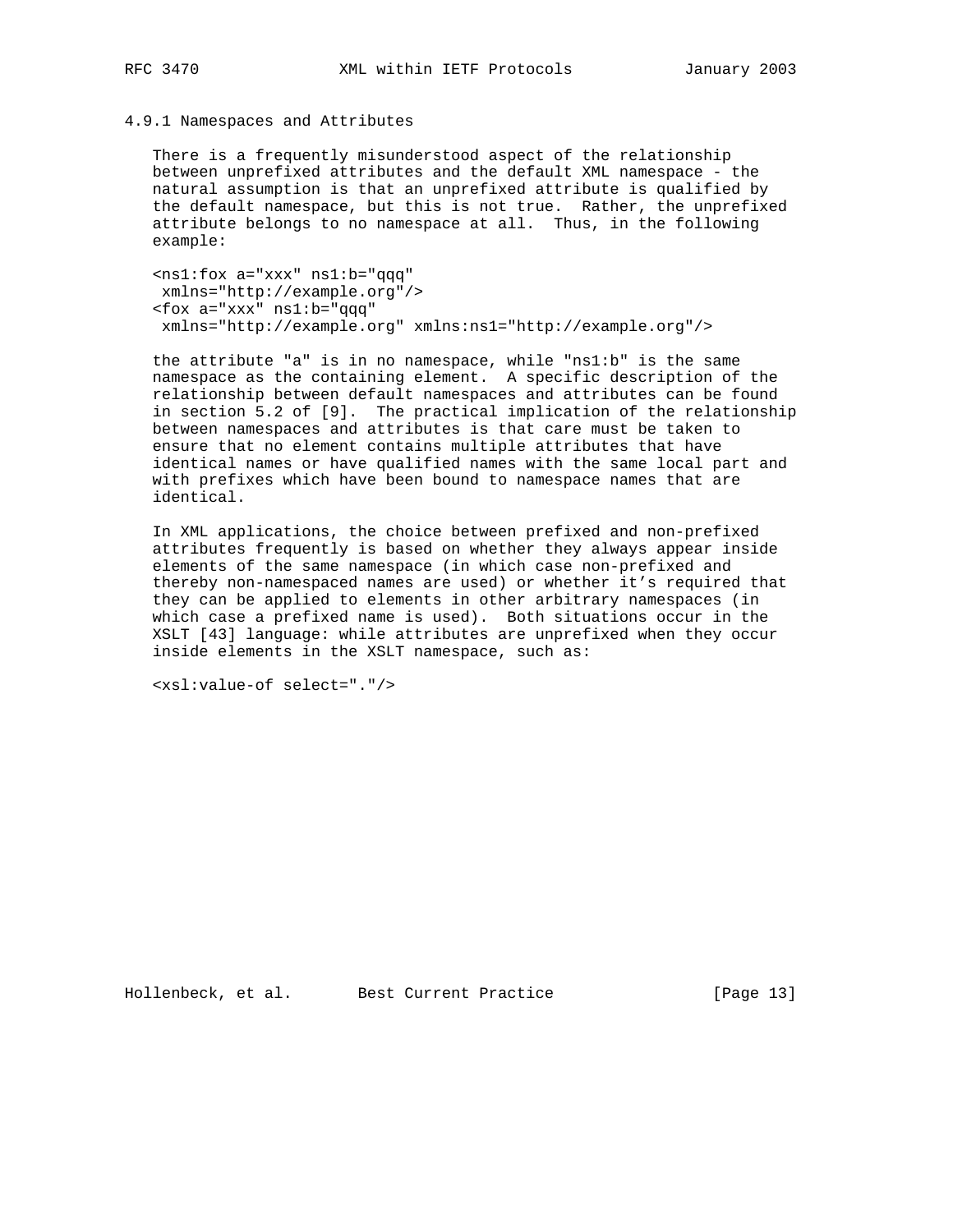they are prefixed when they appear in non-XSLT elements, such as the "xsl:version" attribute when using "literal result element stylesheets": <html xsl:version="1.0" xmlns:xsl="http://www.w3.org/1999/XSL/Transform" xmlns="http://www.w3.org/TR/xhtml1/strict"> <head> <title>Expense Report Summary</title> </head> <body> <p>Total: <xsl:value-of select="exp-rep/total"/></p> </body> </html>

4.10 Element and Attribute Design Considerations

 XML provides much flexibility in allowing a designer to use either elements, attributes, or element content to carry data. This section gives a flavor of the design considerations; there is much written about this in the XML literature. Consistent use of elements, attributes, and values is an important characteristic of a sound design.

 Attributes are generally intended to contain meta-data that describes the element, and as such they are subject to the following restrictions:

- o Attributes are unordered,
- o There can be no more than one instance of a given attribute within a given element, though an attribute may contain several values separated by white space ([8], section 2.3 and 3.3.1),
- o Attribute values can have no internal XML markup for providing internal structure, and
- o Attribute values are normalized ([8], section 3.3) before processing

 Consider the following example that describes an IP address using an attribute to describe the address value:

<address addrType="ipv4">10.1.2.3</address>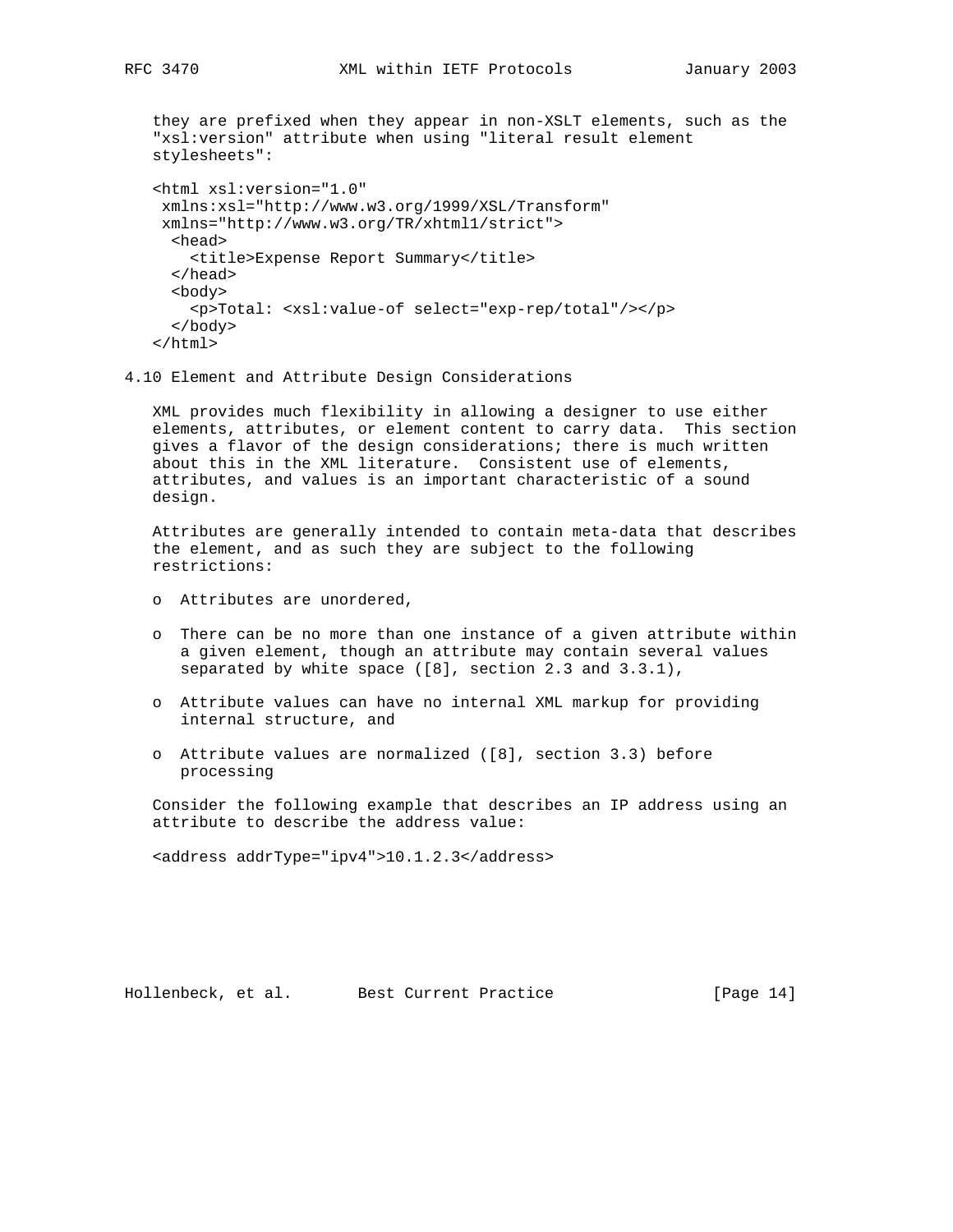One might encode the same information using an <addrType> element instead of an "addrType" attribute:

```
 <address>
  <addrType>ipv4</addrType>
  <value>10.1.2.3</value>
</address>
```
 Another way of encoding the same information would be to use markup for the "addrType":

```
 <address>
  <addrType><ipv4/></addrType>
  <value>10.1.2.3</value>
</address>
```
 Choosing between these designs involves tradeoffs concerning, among other considerations, the likely extensibility patterns and the ability of the formalism to constrain the values appropriately. In the first example, the attribute can be thought of as meta-data to the element which it modifies, and provides for a kind of "element extensibility". The third example allows for a different kind of extensibility: the "ipv4" space can be extended using other namespaces, and the <ipv4> element can include additional markup.

 Many protocols include parameters that are selected from an enumerated set of values. Such enumerated values can be encoded as elements, attributes, or strings within element values. Any protocol design should consider how the set of enumerated values is to be extended: by revising the protocol, by including different values in different XML namespaces, or by establishing an IANA registry (as per RFC 2434 [18]). In addition, a common practice in XML is to use a URI as an XML attribute value or content.

 Languages that describe syntactic validity (including XML Schema and DTDs) often provide a mechanism for specifying "default" values for an attribute. If an element does not specify a value for the attribute, then the "default" value is used. The use of default values for attributes is discouraged by this document. Although the use of this feature can reduce both the size and clutter of XML documents, it has a negative impact on software which doesn't know the document's validity constraints (e.g., for packet tracing or digital signature).

Hollenbeck, et al. Best Current Practice [Page 15]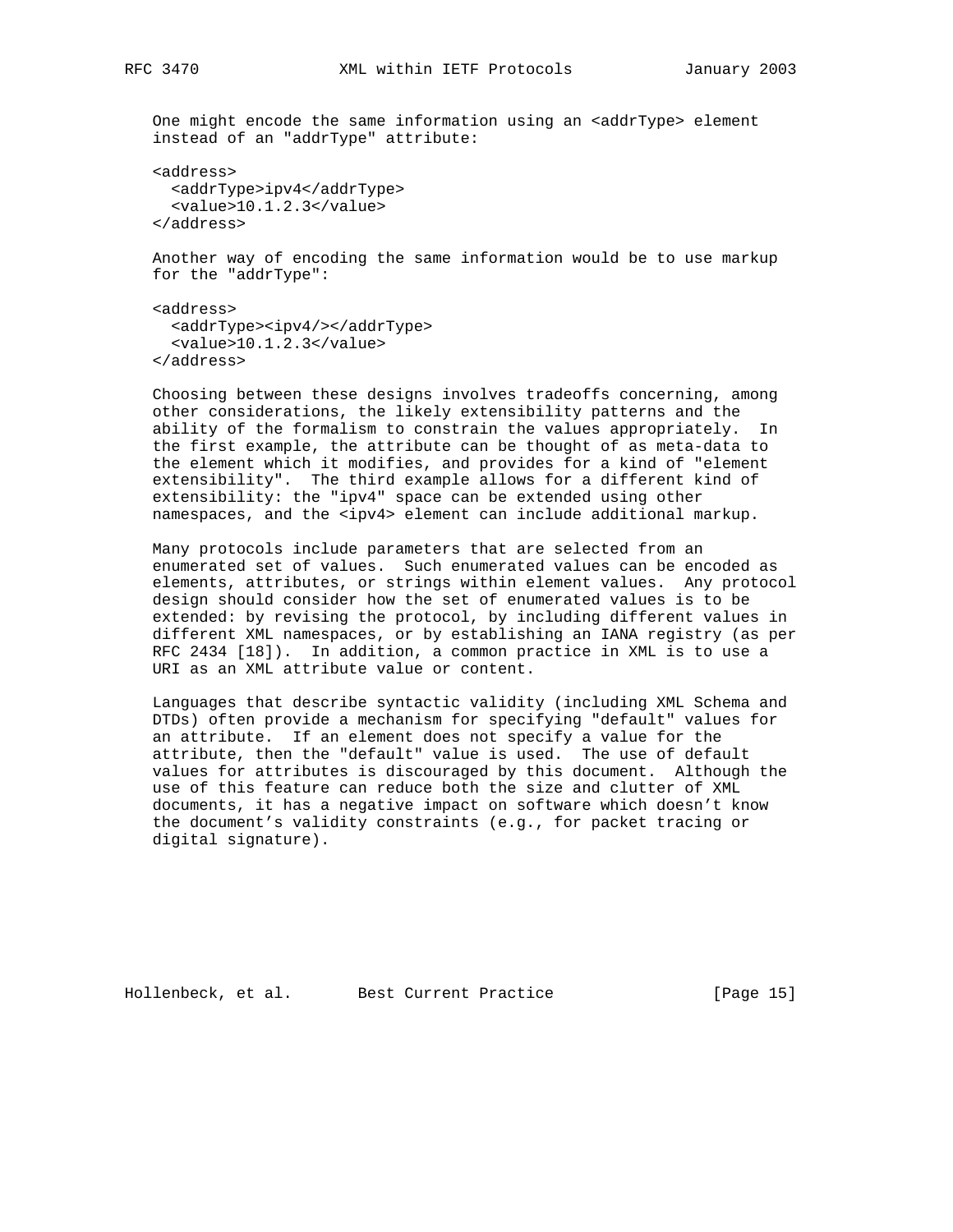## 4.11 Binary Data and Text with Control Characters

 XML is defined as a character stream rather than a stream of octets. There is no way to embed raw binary data directly within an XML data stream; all binary data must be encoded as characters. There are a number of possible encodings; for example, XML Schema [42] defines encodings using decimal digits for integers, Base64 [15], or hexadecimal digits. In addition, binary data might be transmitted using some other communication channel, and referenced within the XML data itself using a URI.

 Protocols that need a container that can hold both structural data and large quantities of binary data should consider carefully whether XML is appropriate, since the Base64 and hex encodings are inefficient. Otherwise, protocols should use the mechanisms of XML Schema to represent binary data; the Base64 encoding is best for larger quantities of data.

 XML does not allow "control" characters (0x00-0x1F) except for TAB (0x09), CR (0x0A), and LF (0x0D). They can not be specified even using character entity references. There is currently no common way of encoding them within what is otherwise ordinary text. This means that strings that might be considered "text" within an ABNF-defined protocol element may need to be treated as binary data within an XML representation, or some other encoding mechanism might need to be invented.

4.12 Incremental Processing

 In some situations, it is possible to incrementally process an XML document as each tag is received; this is analogous to the process by which browsers incrementally render HTML pages as they are received. Note that incremental processing is difficult to implement if interspersed across multiple interactions. In other words, if a protocol requires incremental processing across both directions of a bidirectional stream, then it may place an unusual burden on protocol implementers.

4.13 Entity Declarations and Entity References

 In addition to its role as a validity mechanism, an XML DTD provides a facility for "entity declarations" ([8], section 4.2). An entity declaration defines, in the DTD, a kind of macro capability where an "entity reference" may be used to call up and include the content of the entity declaration.

Hollenbeck, et al. Best Current Practice [Page 16]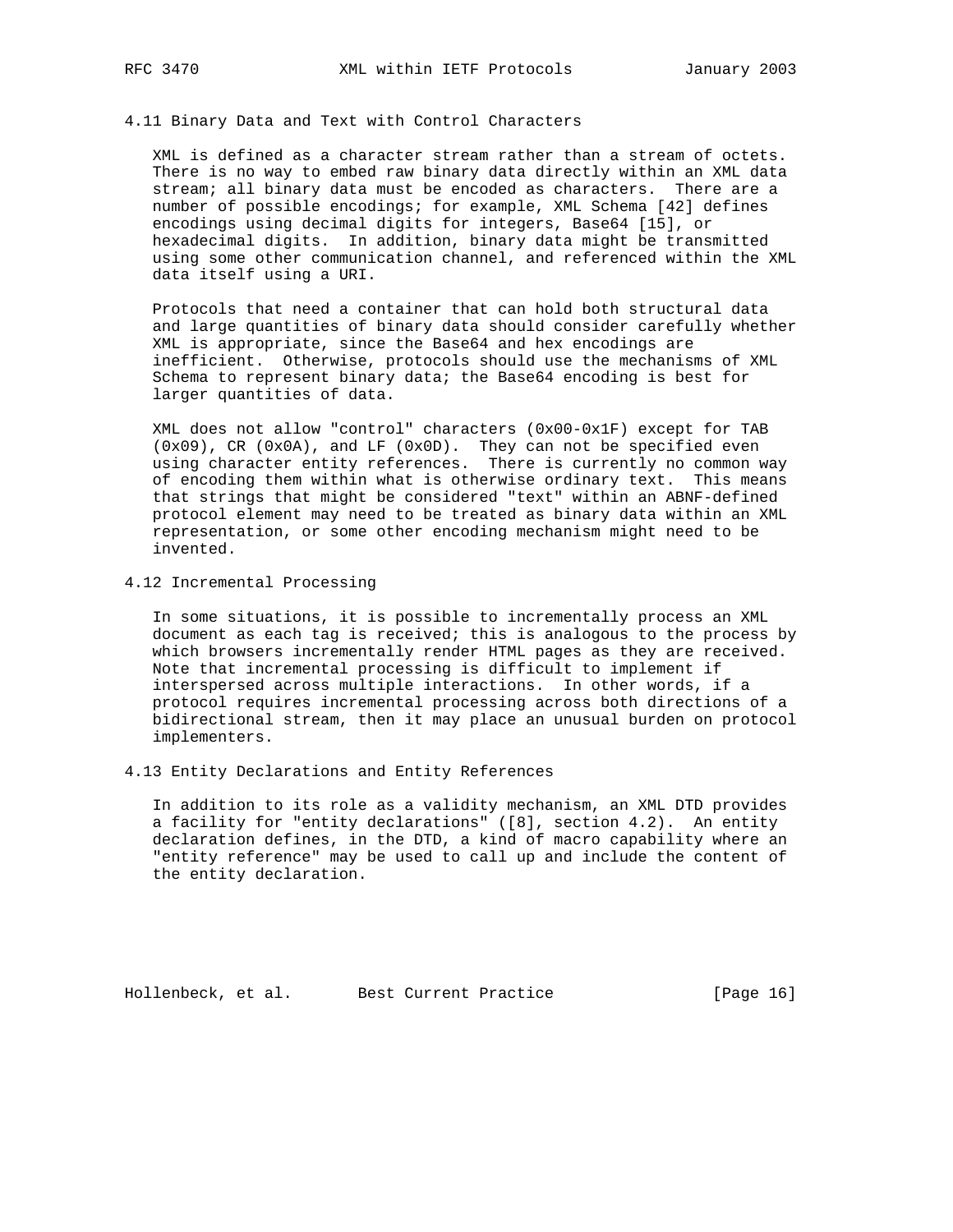This feature adds complexity to XML processing, and seems more appropriate for use of XML in document processing than in data representation. As such, this document recommends avoiding entity declarations in protocol specifications.

 On the other hand, there are five standard entity references built  $into$  XML: " $& i$ ", " $&1i;$ ", " $&g1i;$ ", " $&ag1i;$ ", and " $"1i;$ ". XML also has the ability to write character data using numeric entity references (using the Unicode [33] value for the character). Entity references are normally expanded before the XML Information Set is computed. Restricting the use of these entity references would introduce an additional syntactic restriction (see Section 4.3) unnecessarily; these entity references should be allowed.

## 4.14 External References

 When using XML in the context of a stateless protocol, be it the protocol itself (e.g., SOAP), or simply as content transferred by an existing protocol (e.g., XML/HTTP), care must be taken to not make the meaning of a message depend on information outside the message itself. XML provides external entities (see Section 4.13), which are an easy way to make the meaning of a message depend on something external. Using schema languages that can change the Infoset, like XML Schema, is another way.

## 4.15 URI Processing

 The XML Base specification [36] defines an attribute "xml:base" in the XML namespace that is intended to affect the "base" to be used for relative URI processing described in RFC 2396 [17]. The facilities of xml:base for controlling URI processing may be useful to protocol designers, but if xml:base is allowed the interaction with any other protocol facilities for establishing URI context must be specified clearly. Note that use of relative URIs in namespace declarations has been deprecated by the W3C; some specific issues with relative URIs in namespace declarations and canonical XML can be found in section 1.3 of RFC 3076 [6].

 Note also that, in many cases, the term "URI" and the syntactic use of URIs within XML allows non-ASCII characters within URIs. For example, the XML Schema "anyURI" datatype ([42] section 3.2.17) allows for direct encoding of characters outside of the US-ASCII range. Most current IETF protocols and specifications do not allow this syntax. Protocol specifications should be clear about the range of characters specified, e.g., by adding a restriction to the range of characters allowed in the anyURI schema datatype, or by specifying that characters outside the US-ASCII range should be escaped when passed to older protocols or APIs.

Hollenbeck, et al. Best Current Practice [Page 17]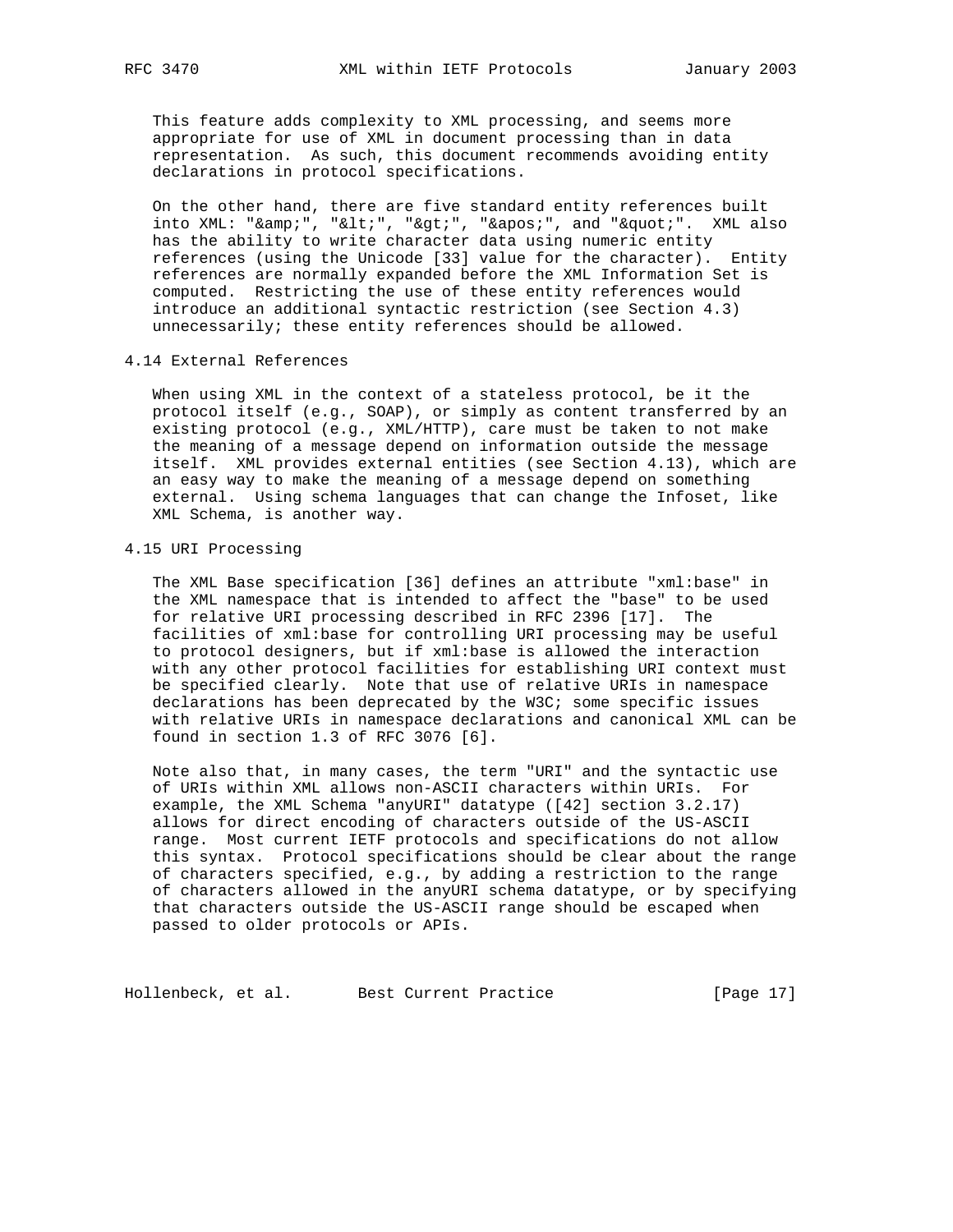## 4.16 White Space

 XML's prescribed white space handling behavior can be a source of confusion between protocol designers and implementers. In XML instances all white space is considered significant and is by default visible to processing applications. Consider this example from Section 4.10:

 <address> <addrType><ipv4/></addrType> <value>10.1.2.3</value> </address>

This fragment contains an <address> element and two child elements. It also contains white space for pretty-printing purposes:

- o at least three line separators, which will be converted by the XML processor to newline (U+000A) characters (see section 2.11 of [8]), and
- o one or more white space characters prefixing the <addrType> and <value> elements, which an XML processor will make visible to software reading the instance.

 Implementers might safely assume that they can ignore the white space in the example above, but white space used for pretty-printing can be a source of confusion in other situations. Consider a minor change to the <value> element:

 <value> 10.1.2.3 </value>

 where white space is found on both sides of the IP address. XML processors treat the white space surrounding "10.1.2.3" as an integral part of the <value> element. A failure to recognize this behavior can lead to confusion and errors in both design and implementation.

 All white space is considered significant in XML instances. As a consequence, it is recommended that protocol designers provide specific guidelines to address white space handling within protocols that use XML.

Hollenbeck, et al. Best Current Practice [Page 18]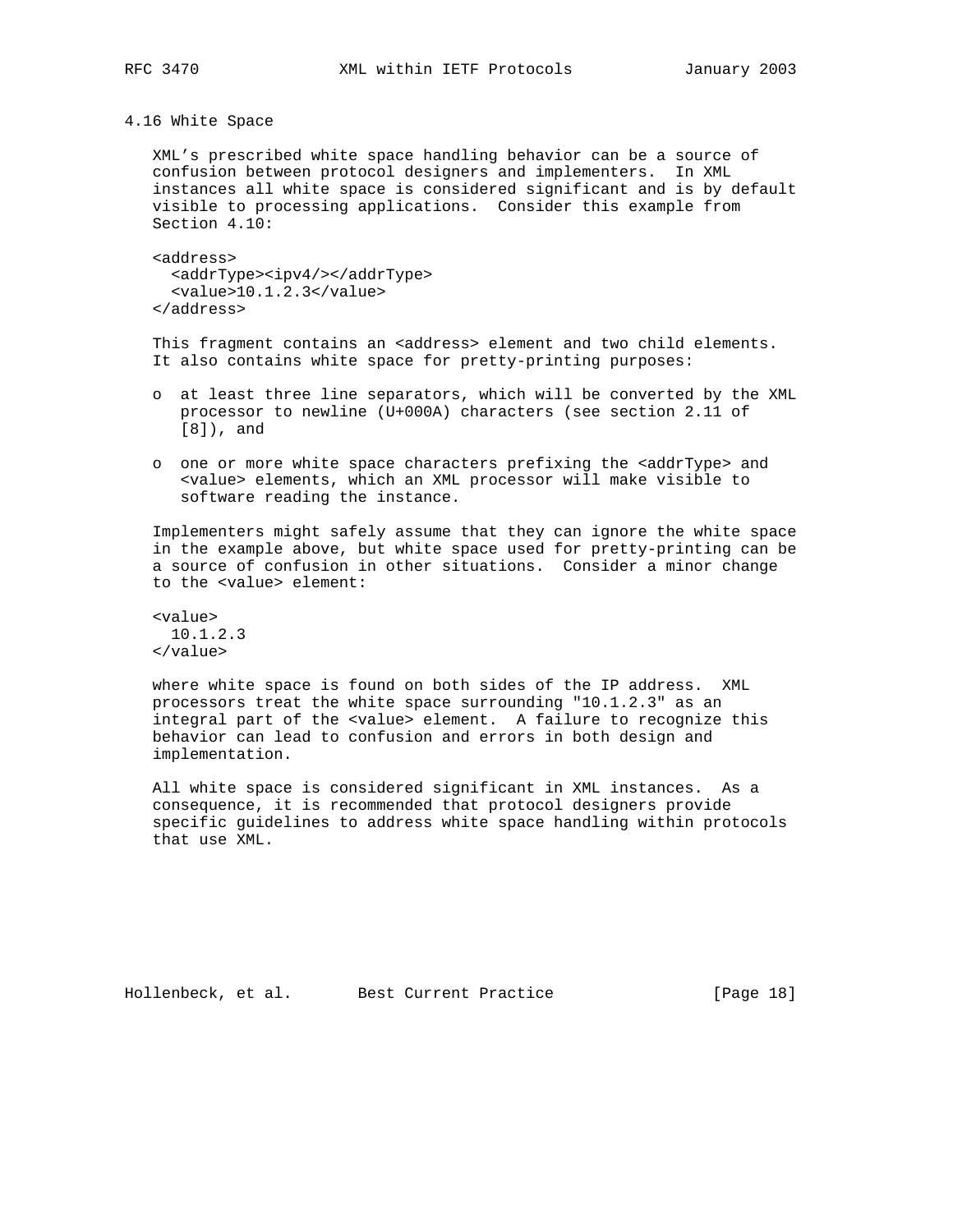# 4.17 Interaction with the IANA

 When XML is used in an IETF protocol there are multiple factors that might require IANA action, including:

 o XML media types. A piece of XML in a protocol element is sometimes intrinsically bound to the protocol context in which it appears, and in particular might be directly derived from and/or input to protocol state-machine implementations. In cases where the XML content has no relevant meaning outside it's original protocol context, there is no reason to register a MIME type. When it is possible that XML content can be interpreted outside of its original context (such as when that XML content is being stored in a file system or tunneled over another protocol), then a MIME type can be registered to specify the specific format for the data and to provide a hint as to how it might be processed.

 If MIME labeling is needed, then the advice of RFC 3023 [5] applies. In particular, if the XML represents a new language or document type, a new MIME media type should be registered for the reasons described in RFC 3023 sections 7 and A.1. In situations where XML is used to encode generic structured data (e.g., a document-oriented application that involves combining XML with a stylesheet), "application/xml" might be appropriate ("MAY be used"). The "text/xml" media type is not recommended ("SHOULD NOT be used") because of issues involving display behavior and default charsets.

- o URI registration. There is an ongoing effort ([11], [12]) to create a URN namespace explicitly for defining URIs for namespace names and other URI-designated protocol elements for use within IETF standards track documents; it might also establish IETF policy for such use.
- 5. Internationalization Considerations

 This section describes internationalization considerations for the use of XML to represent data in IETF protocols. In addition to the recommendations here, IETF policy on the use of character sets and languages described in RFC 2277 [3] also applies.

5.1 Character Sets and Encodings

 IETF protocols frequently speak of the "character set" or "charset" of a string, which is used to denote both the character repertoire and the encoding used to represent sequences of characters as sequences of bytes.

Hollenbeck, et al. Best Current Practice [Page 19]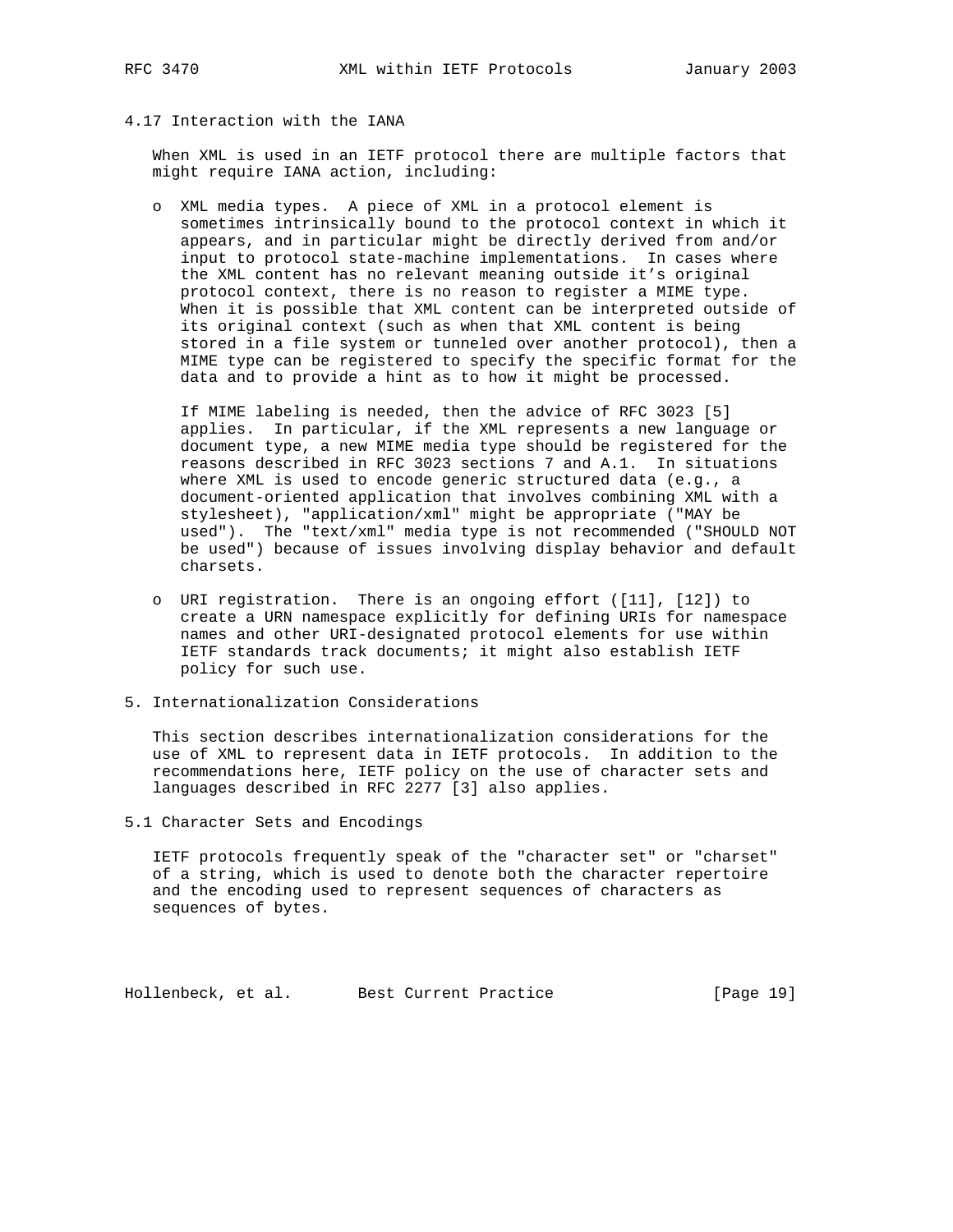XML performs all character processing in terms of the Universal Character Set (UCS, [31] and [33]). XML requires all XML processors to support both the UTF-8 [4] and UTF-16 [20] encodings of UCS, although other encodings (charsets) compatible with UCS may be allowed. Documents and external parsed entities encoded in UTF-16 are required to begin with a Byte Order Mark ([8] section 4.3.3).

 IETF policy [3] requires that the UTF-8 charset be allowed for all text.

 This document requires that IETF protocols using XML allow for the UTF-8 encoding of XML data. Since conforming XML processors are mandated to also accept UTF-16 encoding, also allowing for UTF-16 encoding (with the mandated Byte Order Mark) is recommended. Some XML applications are using a Byte Order Mark with UTF-8 encoding, but this use should not be encouraged and isn't appropriate for XML embedded in other protocols.

 Restricting XML data to only be expressed in UTF-8 is an additional syntactic restriction (see Section 4.3) which, depending on circumstances, might add additional implementation complexity. When encodings other than UTF-8 or UTF-16 are used, the encoding must be specified using an "encoding" attribute in the XML declaration (see Section 4.4), even if there might be other protocol mechanisms for designating the encoding.

5.2 Language Declaration

 Text encapsulated in XML can be represented in many different human languages, and it is often useful to explicitly identify the language used to present the text. XML defines a special attribute in the "xml" namespace, xml:lang, that can be used to specify the language used to represent data in an XML document. The xml:lang attribute (which has to be explicitly declared for use within a DTD or XML Schema) and the values it can assume are defined in section 2.12 of [8].

 It is strongly recommended that protocols representing data in a human language mandate use of an xml:lang attribute if the XML instance might be interpreted in language-dependent contexts.

5.3 Other Internationalization Considerations

 There are standard mechanisms in the typography of some human languages that can be difficult to represent using merely XML character string data types. For example, pronunciation clues can be provided using Ruby annotation [39], and embedding controls (such as those described in section 3.4 of [34]) or an XHTML [40] "dir"

Hollenbeck, et al. Best Current Practice [Page 20]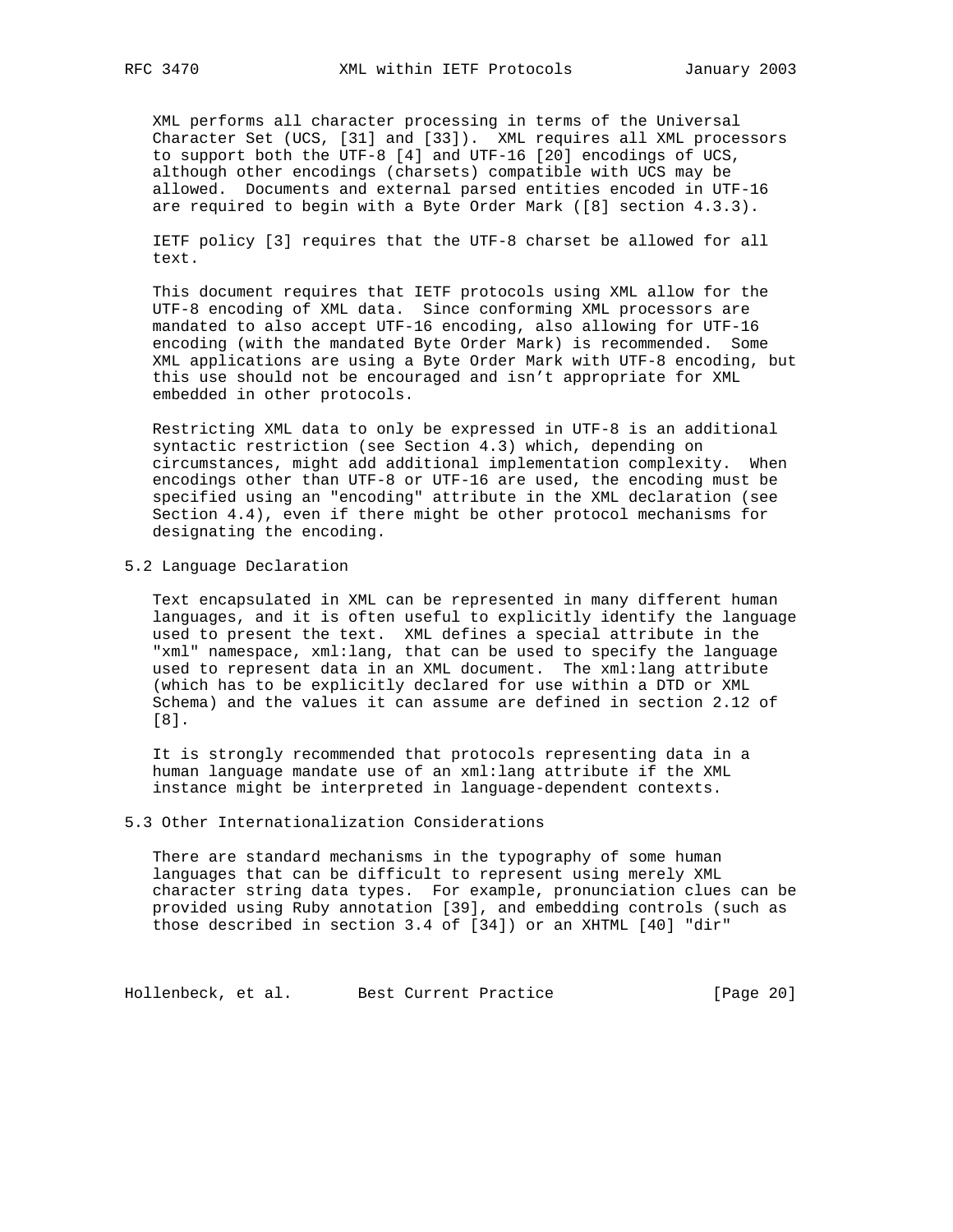attribute can be used to note the proper display direction for bidirectional text.

 There are a number of tricky issues that can arise when using extended character sets with XML document formats. For example:

- o There are different ways of representing characters consisting of combining characters, and
- o There has been some debate about whether URIs should be represented using a restricted US-ASCII subset or arbitrary Unicode (e.g., "URI character sequence" vs "original character sequence" in RFC 2396 [17]).

 Some of these issues are discussed, with recommendations, in the W3C's "Character Model for the World Wide Web" document [44].

 It is strongly recommended that protocols representing data in a human language reuse existing mechanisms as needed to ensure proper display of human-legible text.

6. IANA Considerations

 This memo, per se, has no impact on the IANA. Section 4.17 notes some factors that might require IANA action when protocols using XML are defined.

7. Security Considerations

 Network protocols face many different kinds of threats, including unintended disclosure, modification, and replay. Passive attacks, such as packet sniffing, allow an attacker to capture and view information intended for someone else. Captured data can be modified and replayed to the original intended recipient, with the recipient having no way to know that the information has been compromised, detect modifications, be assured of the sender's identity, or to confirm which protocol instance is legitimate.

 Several security service options for XML are available to help mitigate these risks. Though XML does not include any built-in security services, other protocols and protocol layers provide services that can be used to protect XML protocols. XML encryption [10] provides privacy services to prevent unintended disclosure. Canonical XML [6] and XML digital signatures [7] provide integrity services to detect modification and authentication services to confirm the identity of the data source. Other IETF security protocols (e.g., the Transport Layer Security (TLS) protocol [2]) are also available to protect data and service endpoints as appropriate.

Hollenbeck, et al. Best Current Practice [Page 21]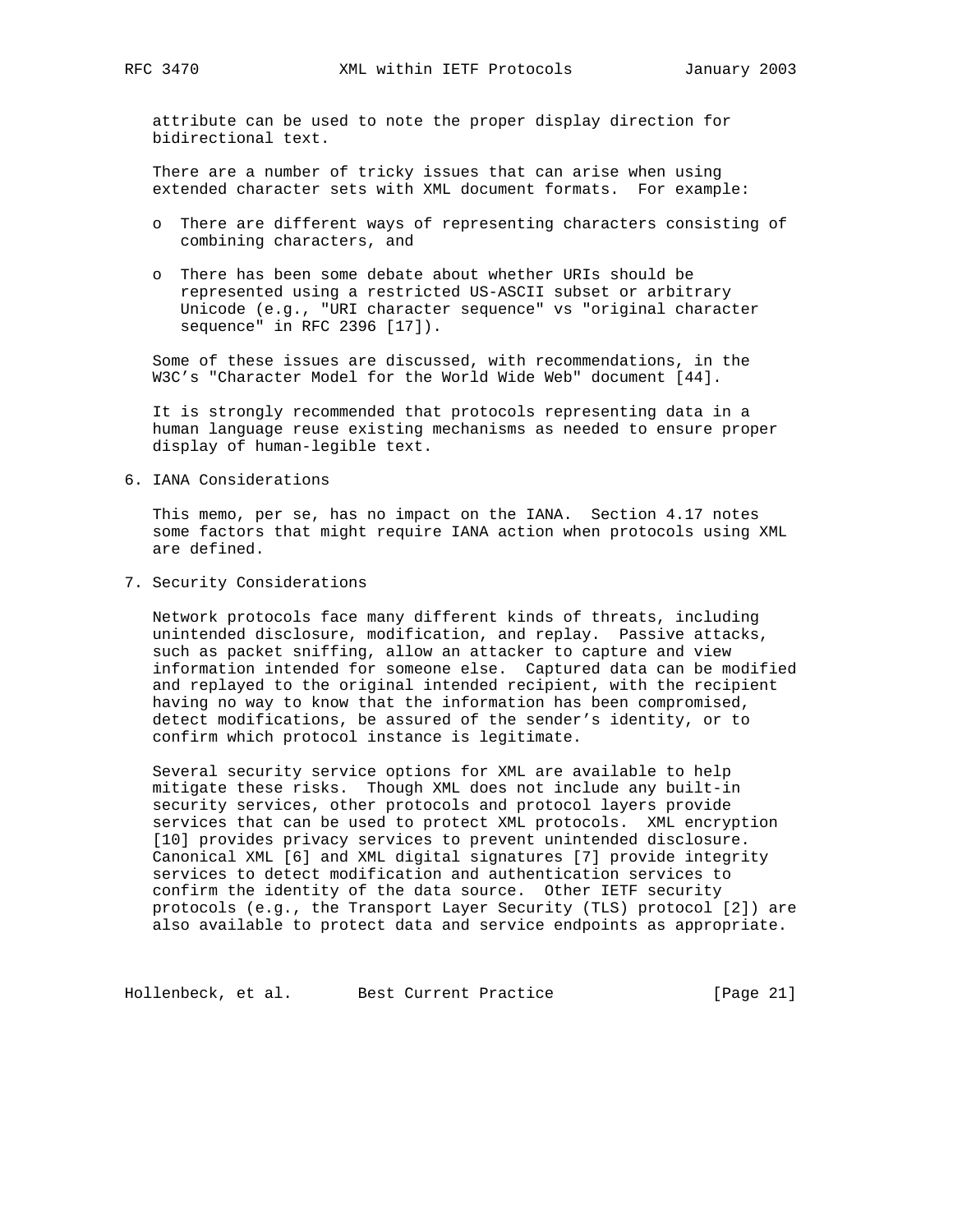Given the lack of security services in XML, it is imperative that protocol specifications mandate additional security services to counter common threats and attacks; the specific required services will depend on the protocol's threat model.

 Experience has shown that code that parses network traffic is often a "soft target" for blackhats. Accordingly, implementers MUST take great care to ensure that their XML handling code is robust with respect to malformed XML, buffer overruns, misuse of entity declarations, and so on.

 XML mechanisms that follow external references (Section 4.14) may also expose an implementation to various threats by causing the implementation to access external resources automatically. It is important to disallow arbitrary access to such external references within XML data from untrusted sources. Many XML grammars define constructs using URIs for external references; in such cases, the same precautions must be taken.

8. Acknowledgements

 The authors would like to thank the following people who have provided significant contributions to the development of this document:

 Mark Baker, Tim Berners-Lee, Tim Bray, James Clark, Josh Cohen, John Cowan, Alan Crouch, Martin Duerst, Jun Fujisawa, Christian Geuer- Pollmann, Yaron Goland, Graham Klyne, Dan Kohn, Rick Jeliffe, Chris Lilley, Murata Makoto, Michael Mealling, Jean-Jacques Moreau, Andrew Newton, Julian Reschke, Jonathan Rosenberg, Miles Sabin, Rich Salz, Peter Saint-Andre, Simon St Laurent, Margaret Wasserman, and Daniel Veillard.

- 9. Normative References
	- [1] Bradner, S., "Key words for use in RFCs to Indicate Requirement Levels", BCP 14, RFC 2119, March 1997.
	- [2] Dierks, T. and C. Allen, "The TLS Protocol Version 1.0", RFC 2246, January 1999.
	- [3] Alvestrand, H., "IETF Policy on Character Sets and Languages", BCP 18, RFC 2277, January 1998.
	- [4] Yergeau, F., "UTF-8, a transformation format of ISO 10646", RFC 2279, January 1998.

Hollenbeck, et al. Best Current Practice [Page 22]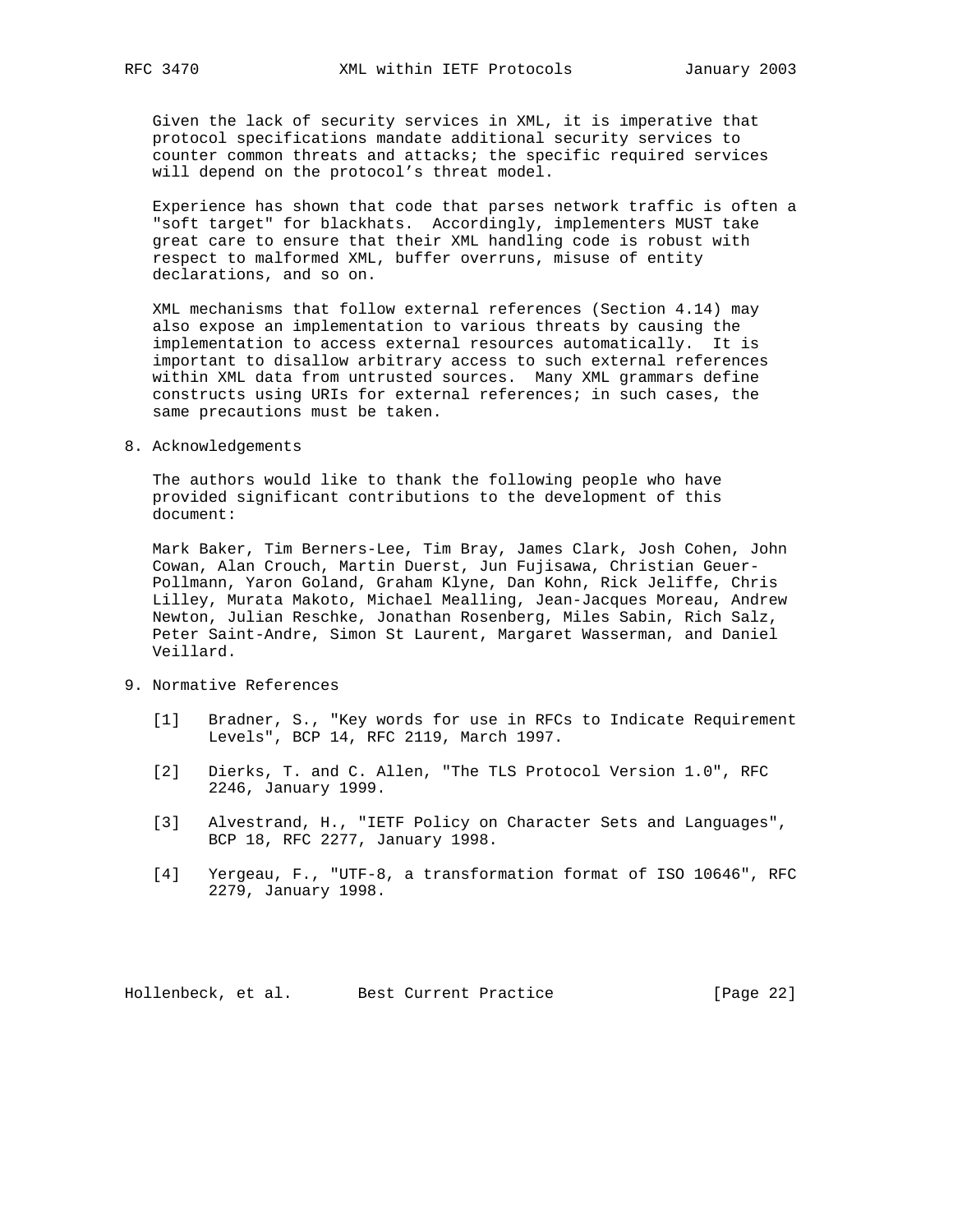- [5] Murata, M., St. Laurent, S. and D. Kohn, "XML Media Types", RFC 3023, January 2001.
- [6] Boyer, J., "Canonical XML Version 1.0", RFC 3076, March 2001.
- [7] Eastlake, D., Reagle, J. and D. Solo, "(Extensible Markup Language) XML-Signature Syntax and Processing", RFC 3275, March 2002.
- [8] Bray, T., Paoli, J., Sperberg-McQueen, C. and E. Maler, "Extensible Markup Language (XML) 1.0 (2nd ed)", W3C REC-xml, October 2000, <http://www.w3.org/TR/REC-xml>.
- [9] Bray, T., Hollander, D. and A. Layman, "Namespaces in XML", W3C REC-xml-names, January 1999, <http://www.w3.org/TR/REC-xmlnames>.
- [10] Imamura, T., Dillaway, B., Schaad, J. and E. Simon, "XML Encryption Syntax and Processing", W3C REC-xmlenc-core, October 2001, <http://www.w3.org/TR/xmlenc-core/>.

10. Informative References

- [11] Masinter, L., Mealling, M., Klyne, G. and T. Hardie, "An IETF URN Sub-namespace for Registered Protocol Parameters", Work in Progress.
- [12] Mealling, M., "The IETF XML Registry", Work in Progress.
- [13] Case, J., Fedor, M., Schoffstall, M. and C. Davin, "Simple Network Management Protocol (SNMP)", STD 15, RFC 1157, May 1990.
- [14] Srinivasan, R., "XDR: External Data Representation Standard", RFC 1832, August 1995.
- [15] Freed, N. and N. Borenstein, "Multipurpose Internet Mail Extensions (MIME) Part One: Format of Internet Message Bodies", RFC 2045, November 1996.
- [16] Crocker, D. (Ed.) and P. Overell, "Augmented BNF for Syntax Specifications: ABNF", RFC 2234, November 1997.
- [17] Berners-Lee, T., Fielding, R. and L. Masinter, "Uniform Resource Identifiers (URI): Generic Syntax", RFC 2396, August 1998.

Hollenbeck, et al. Best Current Practice [Page 23]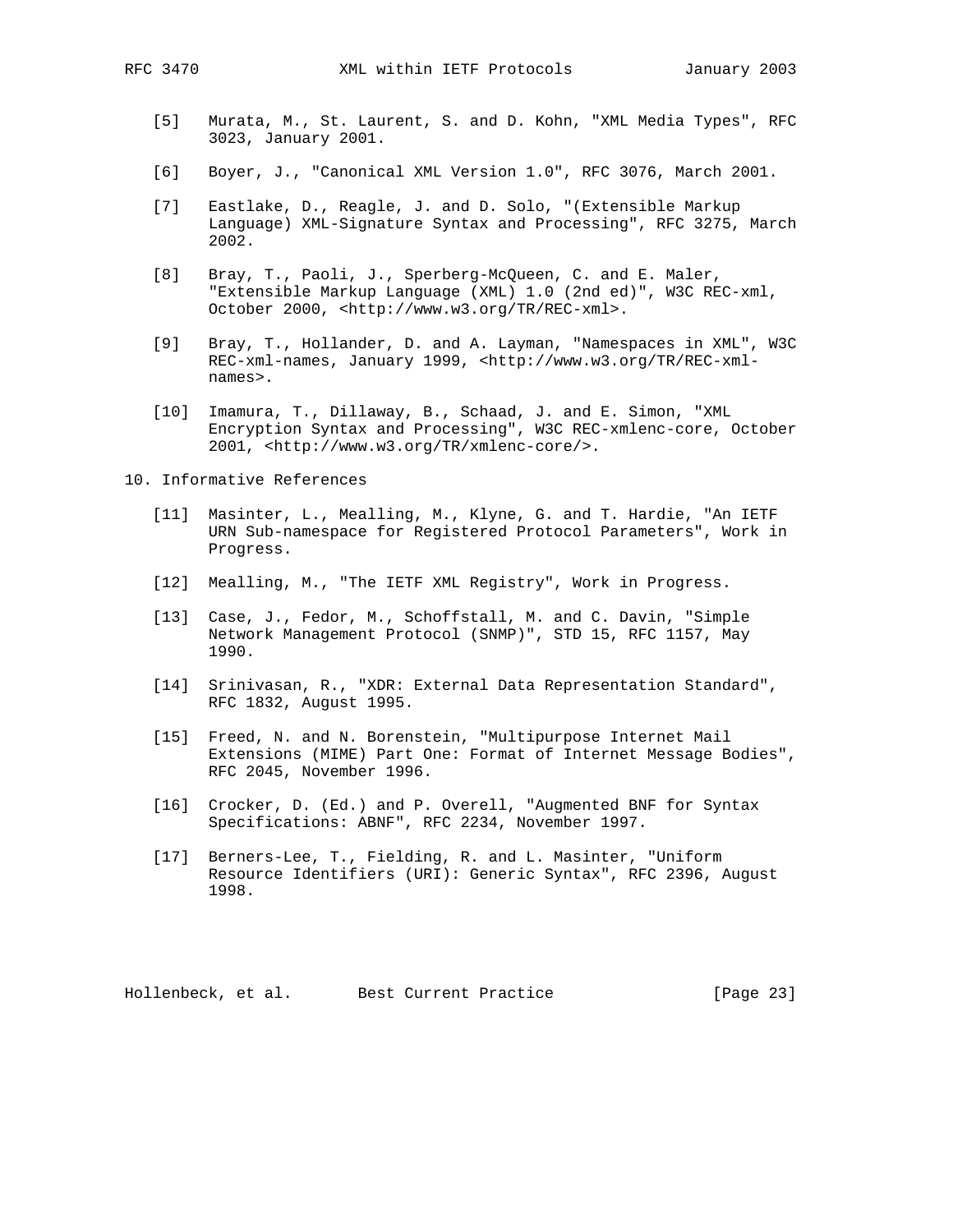- [18] Narten, T. and H. Alvestrand, "Guidelines for Writing an IANA Considerations Section in RFCs", BCP 26, RFC 2434, October 1998.
- [19] Rose, M., "Writing I-Ds and RFCs using XML", RFC 2629, June 1999.
- [20] Hoffman, P. and F. Yergeau, "UTF-16, an encoding of ISO 10646", RFC 2781, February 2000.
- [21] Klensin, J. (Ed.), "Simple Mail Transfer Protocol", RFC 2821, April 2001.
- [22] Shepler, S., Callaghan, B., Robinson, D., Thurlow, R., Beame, C., Eisler, M. and D. Noveck, "NFS version 4 Protocol", RFC 3010, December 2000.
- [23] Kennedy, H., "Binary Lexical Octet Ad-hoc Transport", RFC 3252, April 2002.
- [24] Popp, N., Mealling, M. and M. Moseley, "Common Name Resolution Protocol (CNRP)", RFC 3367, August 2002.
- [25] Backus, J., "The syntax and semantics of the proposed international algebraic language of the Zurich ACM-GAMM conference", June 1959.
- [26] American National Standards Institute, "Code Extension Techniques for Use with the 7-bit Coded Character Set of American National Standard Code (ASCII) for Information Interchange", ANSI X3.41, FIPS PUB 35, 1974.
- [27] American National Standards Institute, "Information Retrieval: Application Service Definition and Protocol Specification", ANSI Z39.50, ISO Standard 23950, 1995.
- [28] International Organization for Standardization, "Information Processing Systems - Open Systems Interconnection - Specification of Abstract Syntax Notation One (ASN.1)", ISO Standard 8824, December 1990.
- [29] International Organization for Standardization, "Information Processing Systems - Open Systems Interconnection - Specification of Basic Encoding Rules for Abstract Syntax Notation One (ASN.1)", ISO Standard 8825, December 1990.

Hollenbeck, et al. Best Current Practice [Page 24]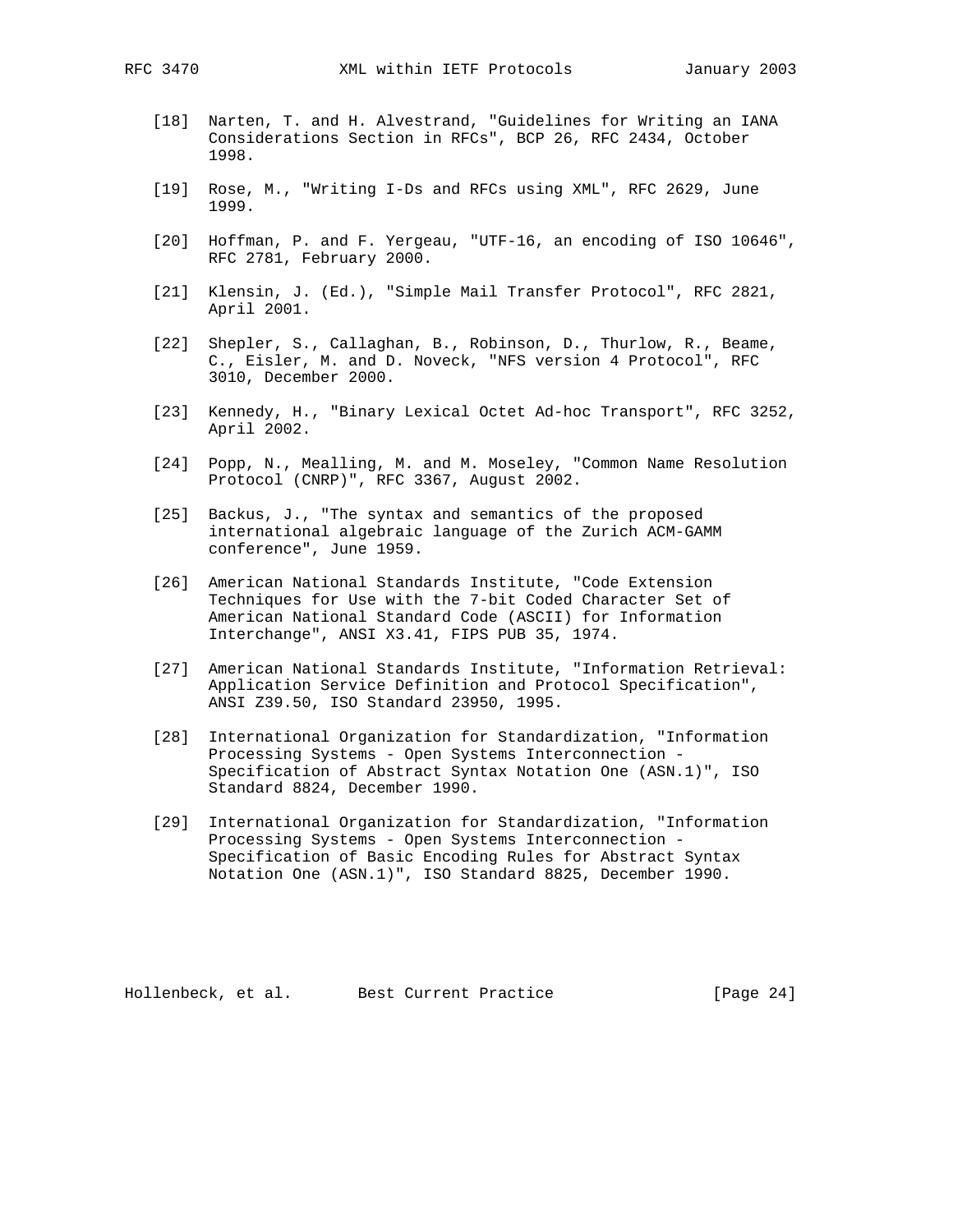- [30] International Organization for Standardization, "Information processing - Text and office systems - Standard Generalized Markup Language (SGML)", ISO Standard 8879, 1988.
- [31] International Organization for Standardization, "Information Technology - Universal Multiple-octet coded Character Set (UCS) - Part 1: Architecture and Basic Multilingual Plane", ISO Standard 10646-1, May 1993.
- [32] International Organization for Standardization, "DSDL Part 0 Overview", December 2001, <http://www.jtc1.org/FTP/Public/SC34/ DOCREG/0275.htm>.
- [33] Unicode Consortium, "The Unicode Standard, as it may from time to time be revised or amended", March 2002, <http:// www.unicode.org/unicode/standard/standard.html>.
- [34] Duerst, M. and A. Freytag, "Unicode in XML and other Markup Languages", February 2002, <http://www.w3.org/TR/unicode-xml/>.
- [35] Bray, T., Paoli, J. and C. Sperberg-McQueen, "Extensible Markup Language (XML) 1.0", W3C REC-xml-1998, February 1998, <http:// www.w3.org/TR/1998/REC-xml-19980210/>.
- [36] Marsh, J., "XML Base", W3C REC-xmlbase, June 2001, <http:// www.w3.org/TR/xmlbase/>.
- [37] Cowan, J. and R. Tobin, "XML Information Set", W3C REC-infoset, October 2001, <http://www.w3.org/TR/xml-infoset/>.
- [38] Lassila, O. and R. Swick, "Resource Description Framework (RDF) Model and Syntax Specification", W3C REC-rdf-syntax, February 1999, <http://www.w3.org/TR/REC-rdf-syntax>.
- [39] Suignard, M., Ishikawa, M., Duerst, M. and T. Texin, "Ruby Annotation", W3C REC-RUBY, May 2001, <http://www.w3.org/TR/ ruby/>.
- [40] Pemberton, S., "XHTML 1.0: The Extensible HyperText Markup Language", W3C REC-XHTML, January 2000, <http://www.w3.org/TR/ xhtml1/>.
- [41] Thompson, H., Beech, D., Maloney, M. and N. Mendelsohn, "XML Schema Part 1: Structures", W3C REC-xmlschema-1, May 2001, <http://www.w3.org/TR/xmlschema-1/>.
- [42] Biron, P. and A. Malhotra, "XML Schema Part 2: Datatypes", W3C REC-xmlschema-2, May 2001, <http://www.w3.org/TR/xmlschema-2/>.

Hollenbeck, et al. Best Current Practice [Page 25]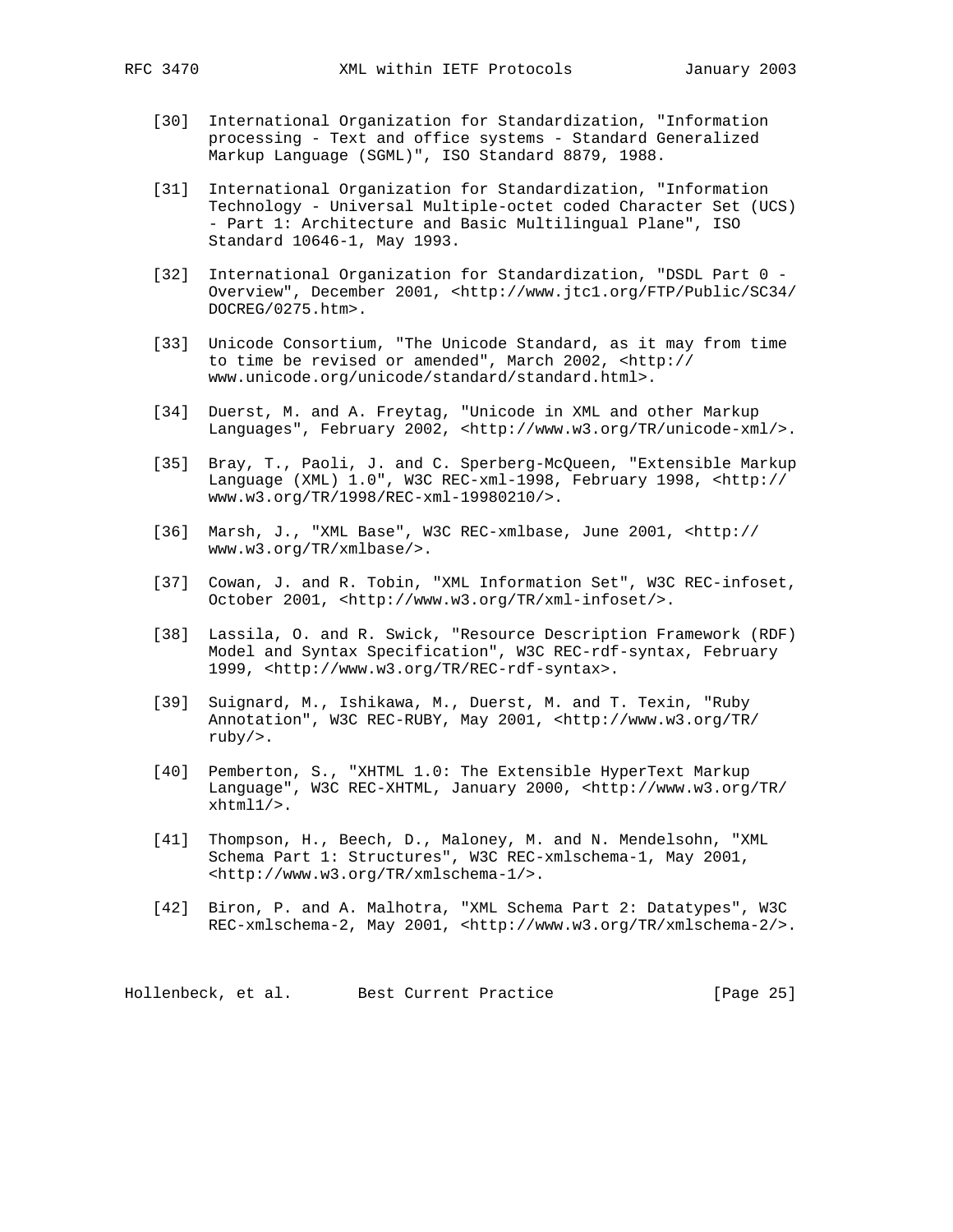- [43] Clark, J., "XSL Transformations (XSLT) Version 1.0", W3C REC xslt, November 1999, <http://www.w3.org/TR/xslt>.
- [44] Duerst, M., Yergeau, F., Ishida, R., Wolf, M., Freytag, A. and T. Texin, "Character Model for the World Wide Web 1.0", April 2002, <http://www.w3.org/TR/charmod/>.
- [45] Gudgin, M., Hadley, M., Moreau, JJ. and H. Nielsen, "SOAP Version 1.2 Part 1: Messaging Framework", June 2002, <http://www.w3.org/TR/soap12-part1/>.
- [46] Gudgin, M., Hadley, M., Moreau, JJ. and H. Nielsen, "SOAP Version 1.2 Part 2: Adjuncts", June 2002, <http://www.w3.org/TR/soap12-part2/>.
- [47] W3C Communications Team, "XML in 10 points", November 2001, <http://www.w3.org/XML/1999/XML-in-10-points>.
- [48] OASIS Technical Committee: RELAX NG, "RELAX NG Specification", December 2001, <http://www.oasis-open.org/committees/relax-ng/ spec-20011203.html>.
- [49] Jelliffe, R., "The Schematron", November 2001, <http:// www.ascc.net/xml/schematron/>.

## URIs

- [50] <http://www.imc.org/ietf-xml-use/>
- [51] <http://xml.org/>
- [52] <http://xmlhack.com/>
- [53] <http://oasis-open.org/>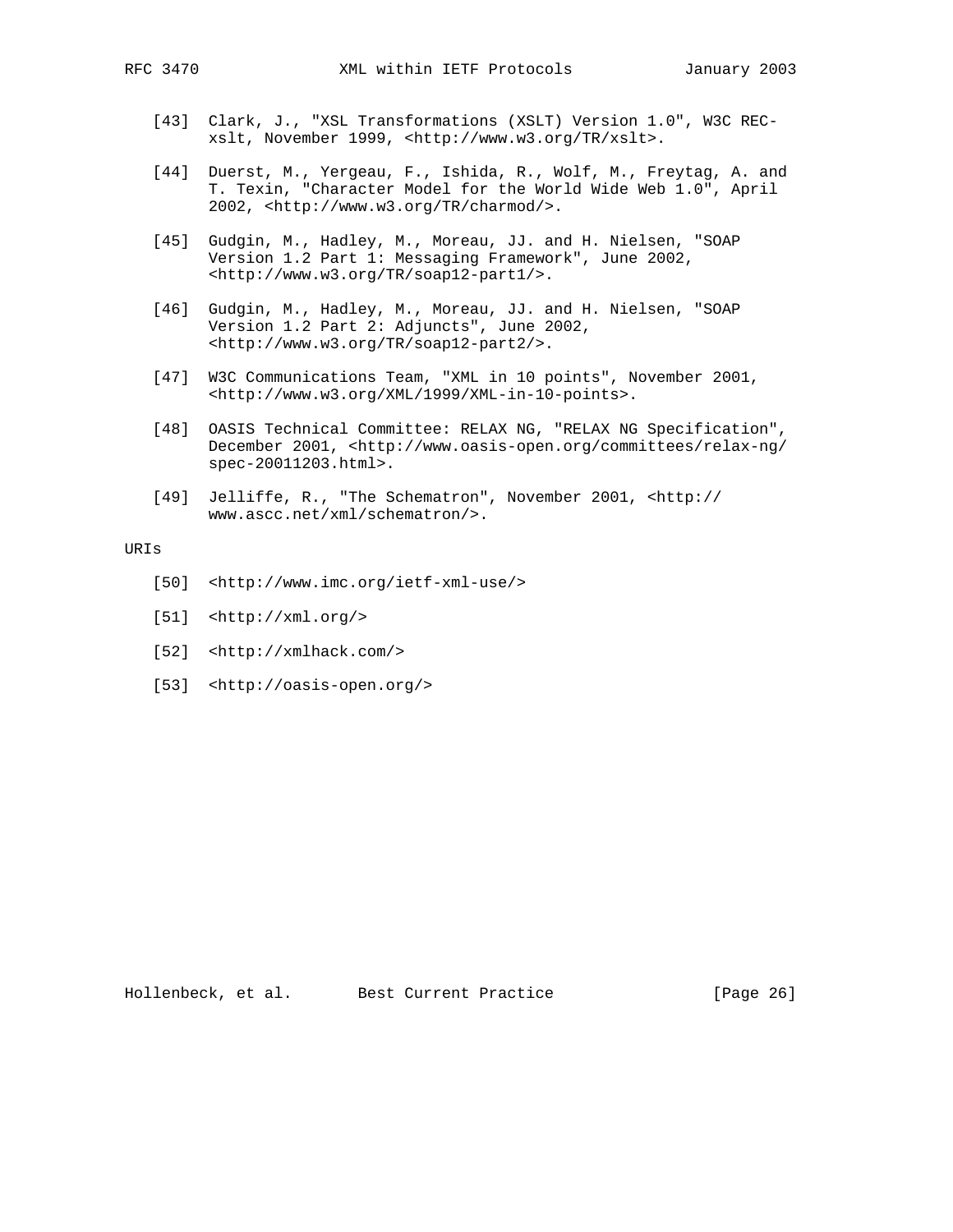11. Authors' Addresses Scott Hollenbeck

 VeriSign, Inc. 21345 Ridgetop Circle Dulles, VA 20166-6503 US

 Phone: +1 703 948 3257 EMail: shollenbeck@verisign.com

 Marshall T. Rose Dover Beach Consulting, Inc. POB 255268 Sacramento, CA 95865-5268 US

 Phone: +1 916 483 8878 EMail: mrose@dbc.mtview.ca.us

 Larry Masinter Adobe Systems Incorporated Mail Stop W14 345 Park Ave. San Jose, CA 95110 US

 Phone: +1 408 536 3024 EMail: LMM@acm.org URI: http://larry.masinter.net

Hollenbeck, et al. Best Current Practice [Page 27]